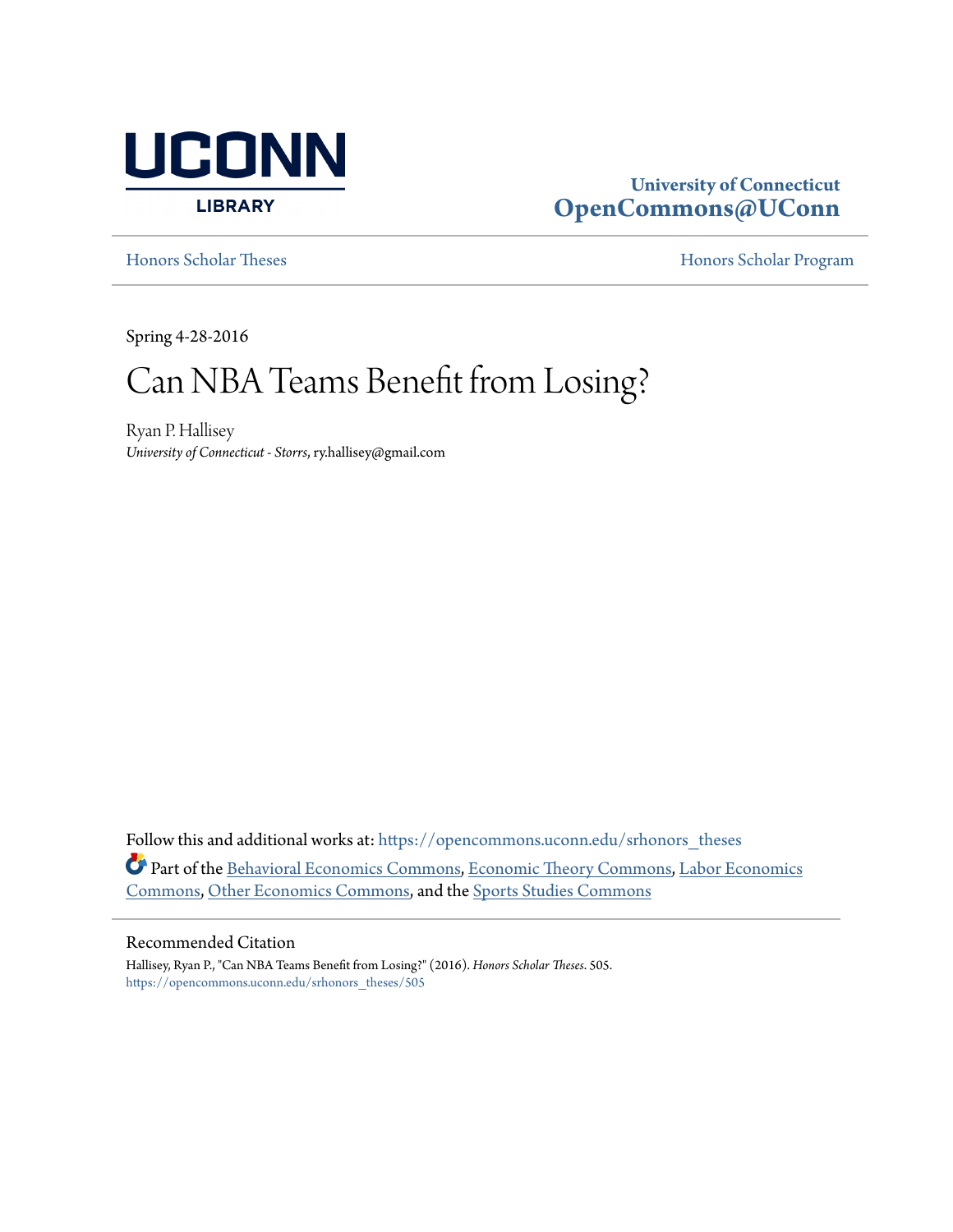# *Can NBA Teams Benefit from Losing?*

*A study on Tanking and Competitive Balance in Professional Basketball* 

> **Ryan Hallisey**  Honors Senior Thesis in Economics College of Liberal Arts and Sciences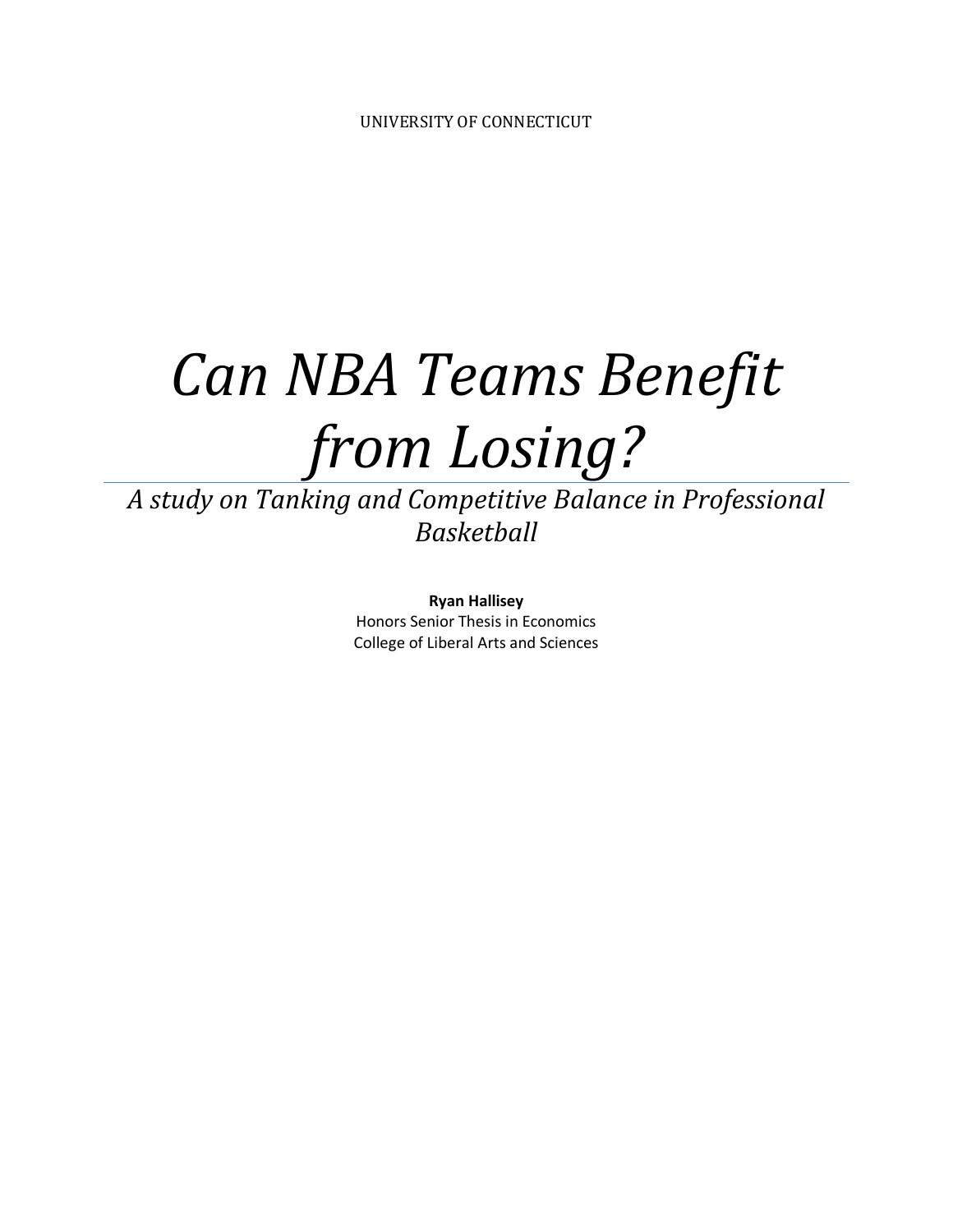# **Introduction**

The National Basketball Association (NBA), Agents (or teams), respond to incentives just as any other actors would in a market. As many economists have noted (Taylor and Trodgon; Price et al) the NBA is a good a representation of what is known as tournament theory. Tournament theory, developed by Lazear and Rosen (1981), focuses on rank- based rewards and, incentives based on performance relative to other agents. Reward for effort is based only on performance compared to competitors, it doesn't matter how well you do if it falls short compared to other agents taking part in the same tournament. Thus, this theory predicts that the greater the reward, the greater effort a team will exert. In professional sports, including the NBA, the better a team performs the greater chance they have of making the post season and winning a championship. Being a winning and successful teams brings along with it not only additional revenue from added games, but also fame, which in turn leads to increased media coverage, advertisements, and fans becoming more invested in the team, then in turn leads to a higher demand for tickets, as well as attracting successful and star players. All of these contribute to a team's overall prestige and revenue.

In many professional sports, an entry draft takes place in between seasons in which teams have an opportunity to select amateur players who are eligible to become professionals. Teams that do not qualify for the postseason, and thus do not have an opportunity to win the championship, are given higher draft picks in an effort to maintain equality and competitive balance in the league. The worst teams get the highest draft picks. However, based on the tournament model discussed previously, this implies that teams have an incentive to exert less effort in order to perform worse off and thus receive a higher draft pick. This would allow the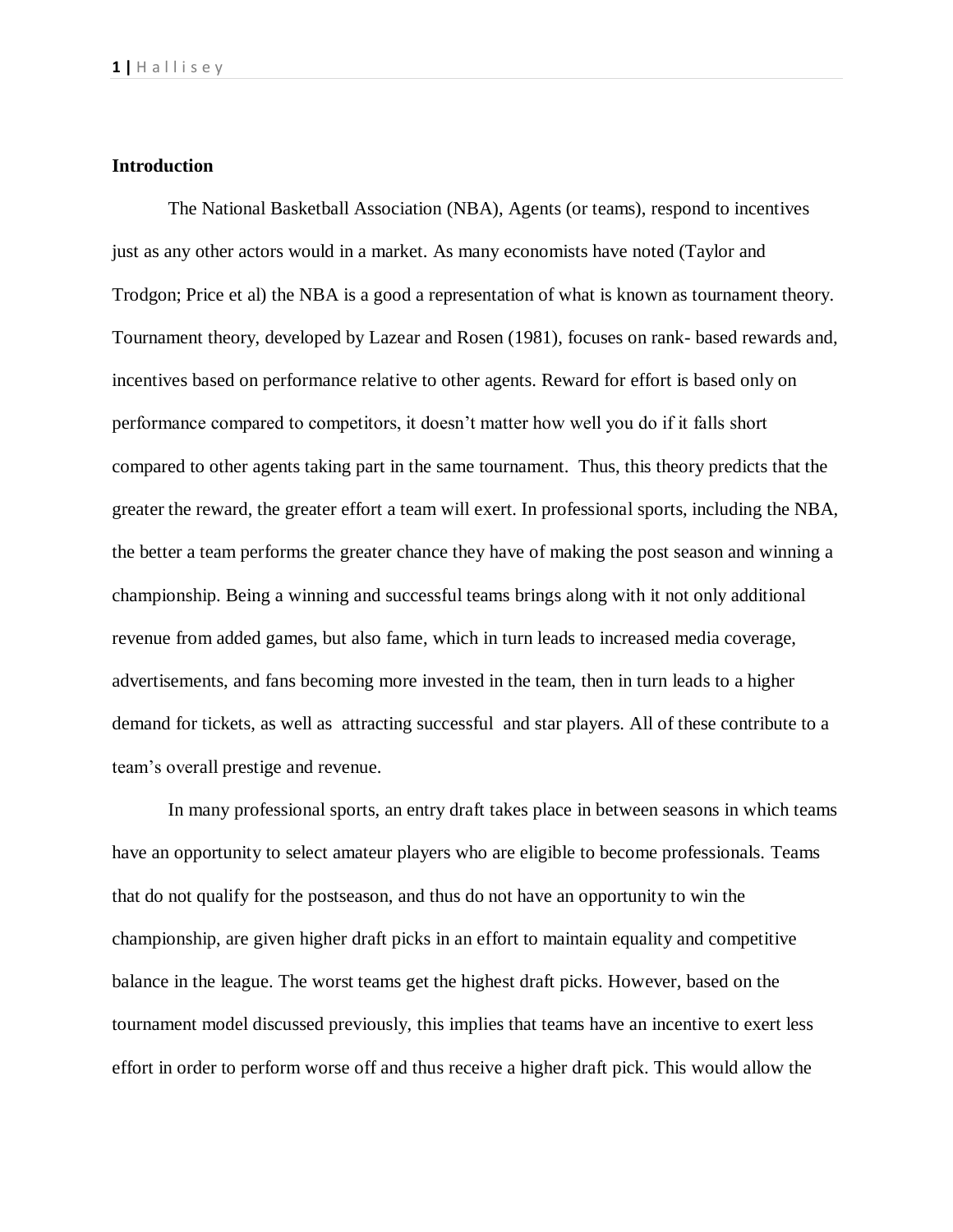team to acquire a player of higher quality than they may deserve based on the teams overall talent when compared to the rest of the team. A team that is not good enough to qualify for the playoffs but better than many of its competitors who also will not qualify could lose intentionally to acquire a better player, which the teams that are actually worse off deserve. This strategy throws the entire point of this draft system, which is to maintain competitive balance, into disarray.

Starting in 1966 year the NBA initially put into place a straightforward reverse order draft. The worst two teams from each conference would flip a coin to determine who gets the 1<sup>st</sup> pick and from then on the teams would pick based on reverse rank. For the 1984-1985 season the NBA changed the draft system in response to increasing pressure and allegation that teams were tanking or losing on purpose in order to increase their draft position. The system was changed so that each team that did not make the playoffs was given an equal chance to gain the first overall draft pick in a lottery system. The system used today was put in place for the 1989- 1990 season, in an effort to increase parity throughout the league, as the league office felt the competitive balance was being compromised by the equally-weighted system. Although it was modified in 1992-1993, giving more weight to the worse teams to insure they received higher draft picks, teams with the worst records were given a greater probably of landing the number one pick and so forth. In a format such as this when a team is eliminated from playoff contention, they have no incentive to continue to win games and actually have an incentive to lose more so than their competitors in order to increase their odds of securing a higher draft pick. If a team, once eliminated, loses more than its competitors who have also been eliminated, then they have a better a chance of gaining a better player, and thus, an advantage over the other teams.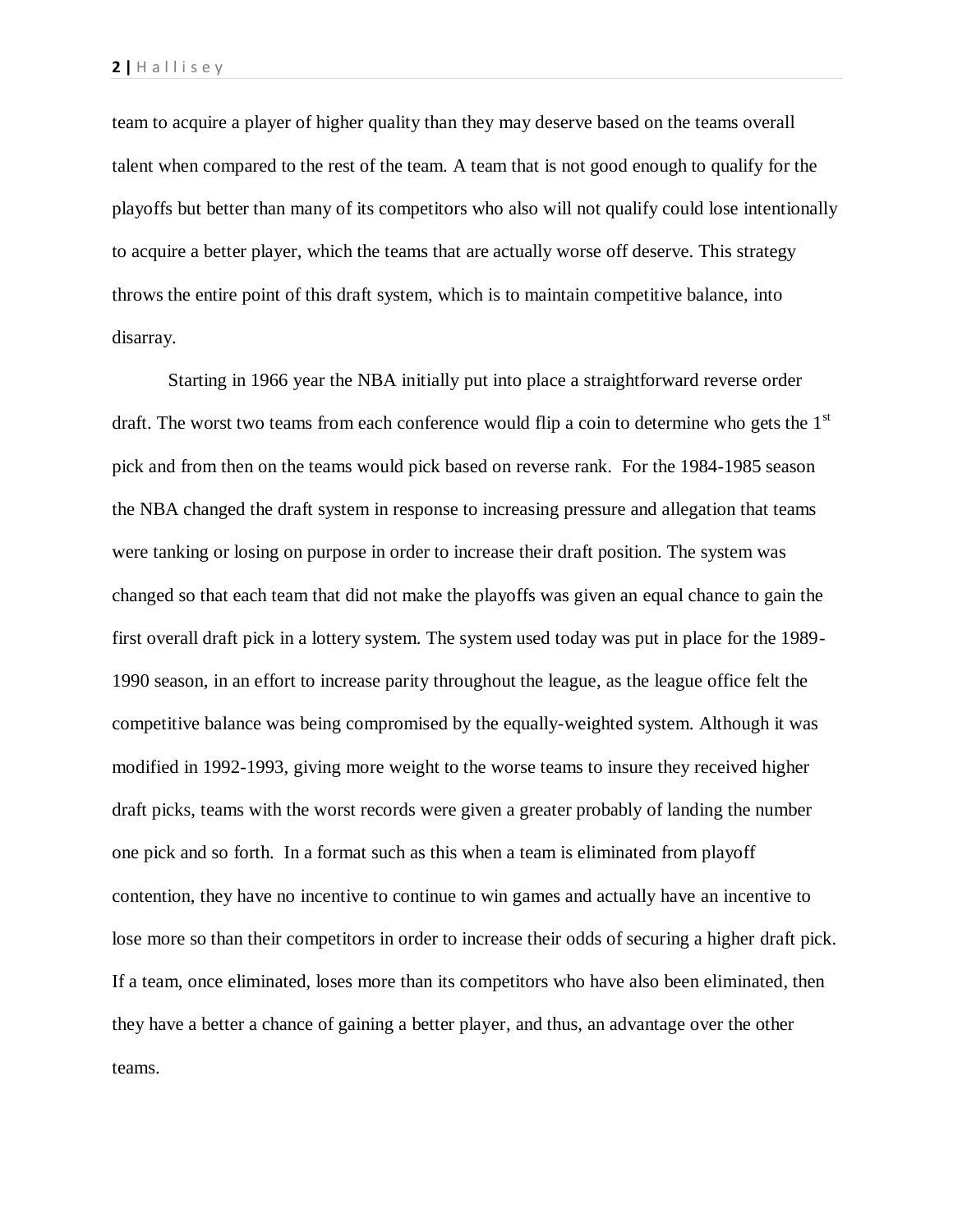# **Tanking in the NBA**

The issue of shirking or 'tanking' (losing on purpose) is the most prevalent in the NBA among major sports and is often a topic of much debate and discussion amongst the sports media. The NBA and basketball as a whole consist of teams with only five competitors on the floor at any given time. This is much, much less than any other major sport that has a similar lottery system that might create an incentive to lose. In baseball, a sport that fields nine players, and where around 20 make significant contributions, less than half of players picked after the first round make the major leagues, and even those that are first round draft picks, where 80% make it, there isn't a great chance that they will make major contributions. If they do, it will most likely be years in advance (Kennedy 2015). In the NFL, high draft picks are certainly more valuable and coveted. However teams start 22 players (11 on offense and 11 on defense), and limiting one player's ability to make a team go from mediocre to championship contender.

In the NBA a single player can change a team's fortunes. Michael Jordan carried the bulls to six championships; Lebron James' teams haven't missed the playoffs since 2006, when he was still in the first few years of his career; the Dirk Nowitzki led Dallas Mavericks haven't missed the playoffs since 2000, despite the entire roster constantly changing along with numerous coaching changes. The NBA is a league centered on stars, not only from a winning perspective but from a money perspective. One of the most effective ways to acquire stars in basketball is through the draft, and the majority of stars in the draft are taken within the top three picks. Price et al, using data from Berri (2008), track the probability of gaining a superstar in the top 3 picks of the draft. They use Berri's data on the wins an average NBA player provides and define a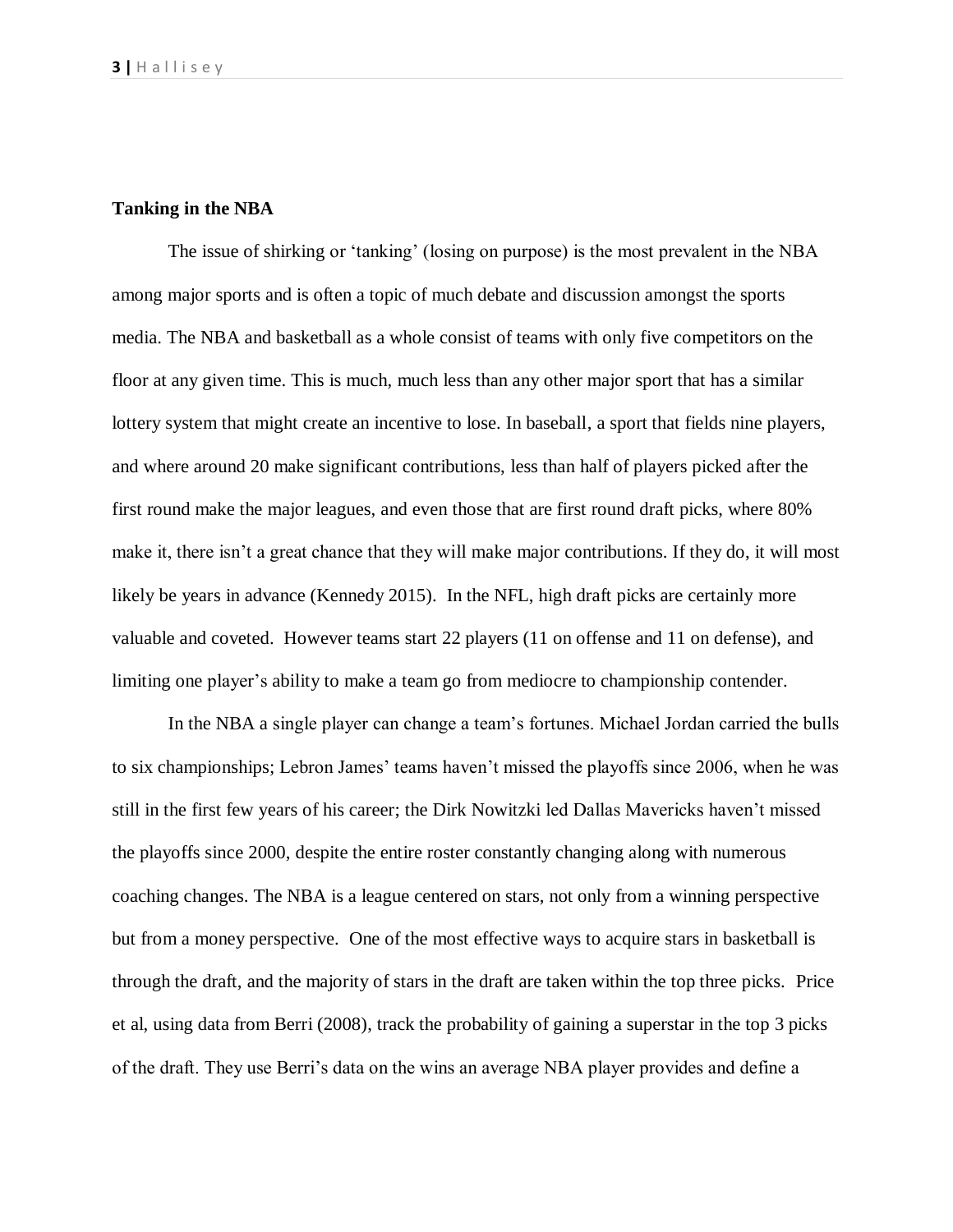superstar as someone who provides contributes twice as many wins as the average player.

According to their data, the  $1<sup>st</sup>$  pick has over a 30% chance of achieving superstar status. The  $2<sup>nd</sup>$ and  $3<sup>rd</sup>$ , picks while a cut above the rest, show similar statistics to each other and are significantly below the  $1<sup>st</sup>$  pick. Roland Beech (2009), a data analyst who currently works for the Sacramento Kings of the NBA, created a similar metric to define a star player and calculated that the first five picks of the draft have a significantly higher (approximately 60-75% compared to 20-35%) chance of becoming a star when compared to the rest of the field. To win in the NBA, you need dominant, star players, and one of the best ways to attain them is through the draft, especially considering NBA rookies are signed to rookie scale contracts for their first four years. This allows teams to pay a potential star they have drafted much less than they would a player of equal talent in free agency, allowing them to sign other players in order to improve their team.

The NBA is also one of the least competitively balanced professional sports. Since the 1985-86 season, the year the current lottery format was put into place, only nine teams have won championships and other than the Mavericks and Warriors, all of them have won multiple titles. This trend looks set to continue this year as well as both the Spurs and Warriors (both previous winners) are heavy favorites to win the championship. That is only 30% of teams in the NBA that have won a championship in the past 30 years. In Major League Baseball since the same year, 19 different teams have won titles, over 63% of teams. In the NFL 15 different teams have won titles, almost 47%. For the most part, in the NBA the good teams remain good and the bad teams stay bad. This unevenness encourages mediocre teams to use any means they can to gain an advantage, such as losing on purpose, in order to give them a chance to be competitive.

Economists have attempted to create models in the past that prove that teams do in fact lose on purpose, or 'tank'. These past examples use tournament theory developed by Lazear and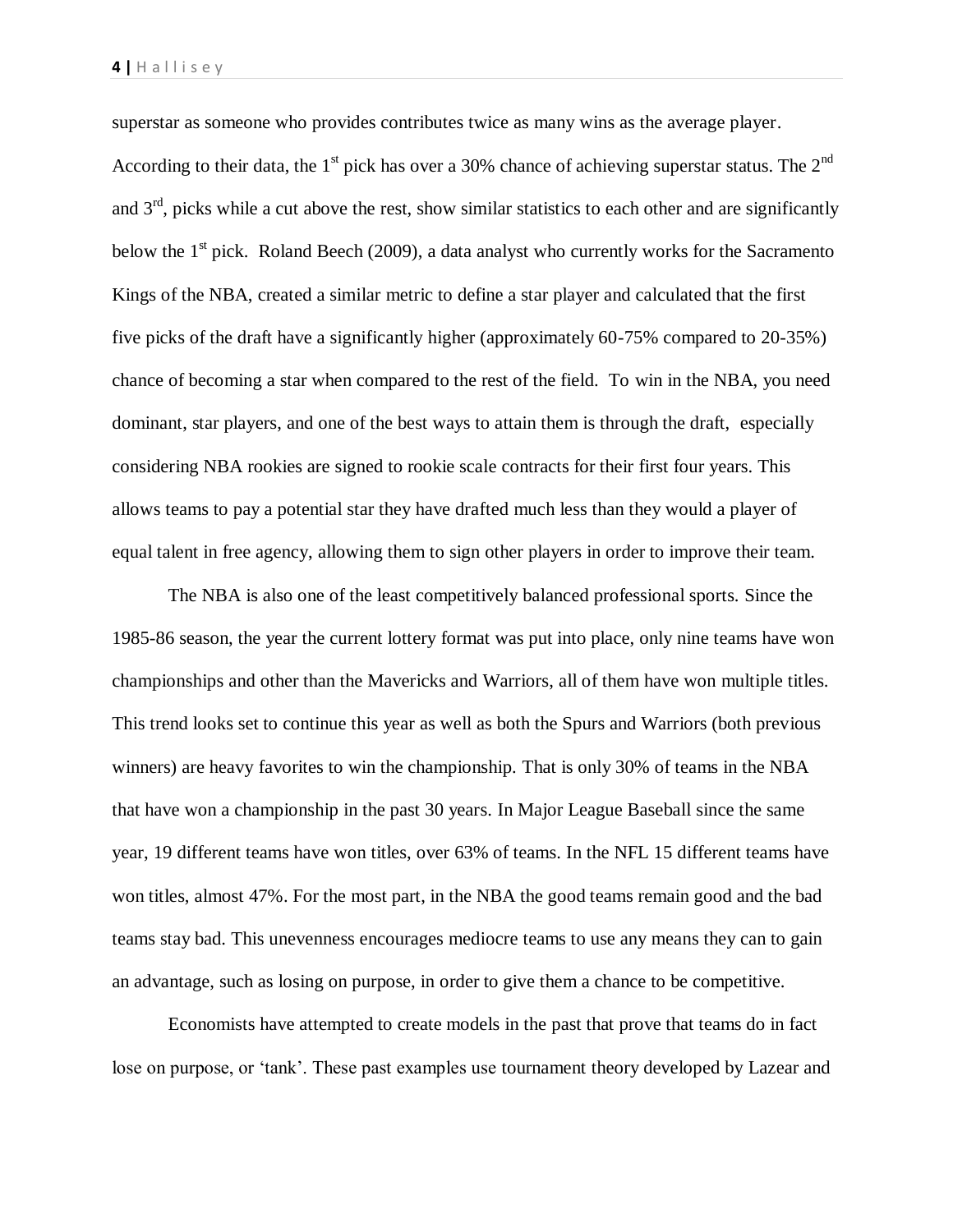Rosen as a basis, which predicts that if teams have an incentive to lose then they will do so. The question then becomes if teams did tank, how it has impacted the team's future outcomes, and is there a noticeable difference between teams that did not tank and teams that did?

## **Overview**

This section first reviews past studies by economists, including Taylor and Trogdon, as well as Price et al, who have created models and data in an attempt to demonstrate whether or not teams do in fact lose on purpose. Both of these papers make a compelling argument in favor of teams tanking. Then, taking the fact that tanking does take place as given, I create a simplified model using win percentage before and after elimination in order to confirm their studies and show that this method also indicates that teams tanked, as the evidence from this method coincides with both studies. It is then used to select specific teams in order study the outcome that tanking had on teams that took part in it. The four teams selected all have demonstrated patterns that suggest that they shirked in some way over the given period. The years following this period of perceived tanking are then looked at to determine the impact that losing on purpose had on each franchise, and if it was positive, and if there is any similar patterns between the teams. Two teams that appeared to have not engaged in this manner of tanking are also looked at to see if there are any comparisons to be made. Although, it may be difficult to draw any conclusions from, as it is much more difficult to pinpoint and define teams that were not in fact tanking. It is of my belief that tanking by itself is not enough for a team to improve its fortunes substantially. In addition some manner of luck and signing good players has a major impact, although tanking may encourage the ability to do this effectively.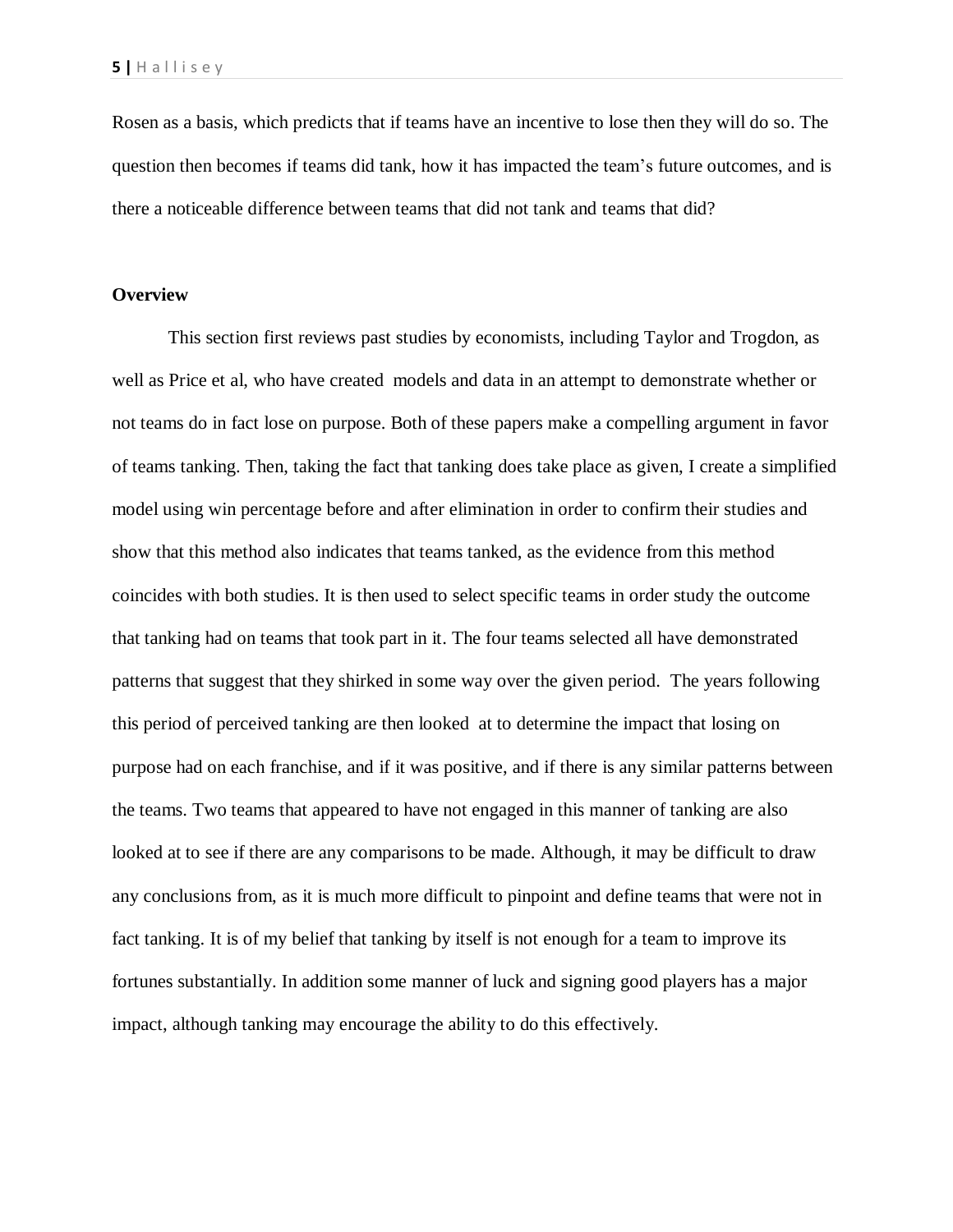# **Past Studies/Literature**

Using tournament theory as a basis, once teams in the NBA have nothing to play for, i.e. can no longer win the championship by way of being eliminated from playoff contention, they should in theory lose on purpose in order to enhance their draft position. Various economists have attempted to study and prove that this phenomenon does in fact exist by creating models.

In 2003 Trogdon and Taylor looked at 3 different seasons of the NBA. In each season a different method was used to determine the draft order. The  $1<sup>st</sup>$  season they looked at used a straightforward reverse-order draft, from the 1983-84 season. They then looked at the season where there was an equally weighted lottery. Finally, they analyzed the current system in place: the weighted lottery. Trogdon and Taylor then created a model to predict a team's likelihood to win a game, taking into account various factors. Using this model on the three seasons they looked at their evidence showed that in the season that used the straightforward reverse-order draft, as well as the current system, teams that were eliminated from the playoffs were much more likely to lose than teams that had clinched the playoffs, even when controlling for quality of the teams and whether the game took place home or away. The system where each nonplayoff team was given the same chance to receive the number one overall pick showed no evidence that teams, once eliminated, were more likely to lose. This coincides with tournament theory that Taylor and Trogdon based this study upon, as there was no incentive for a team eliminated to lose.

In 2010, Price et al, created a similar model to that of Taylor and Trogdon (2003) in order to extend their research onto a large subset of data. There results, from 1977-2007, show similar conclusions to that of Taylor and Trogdon. Although, they found that tanking in the 1984 season and before, when there was a s straight reverse-order draft, was much less prevalent and only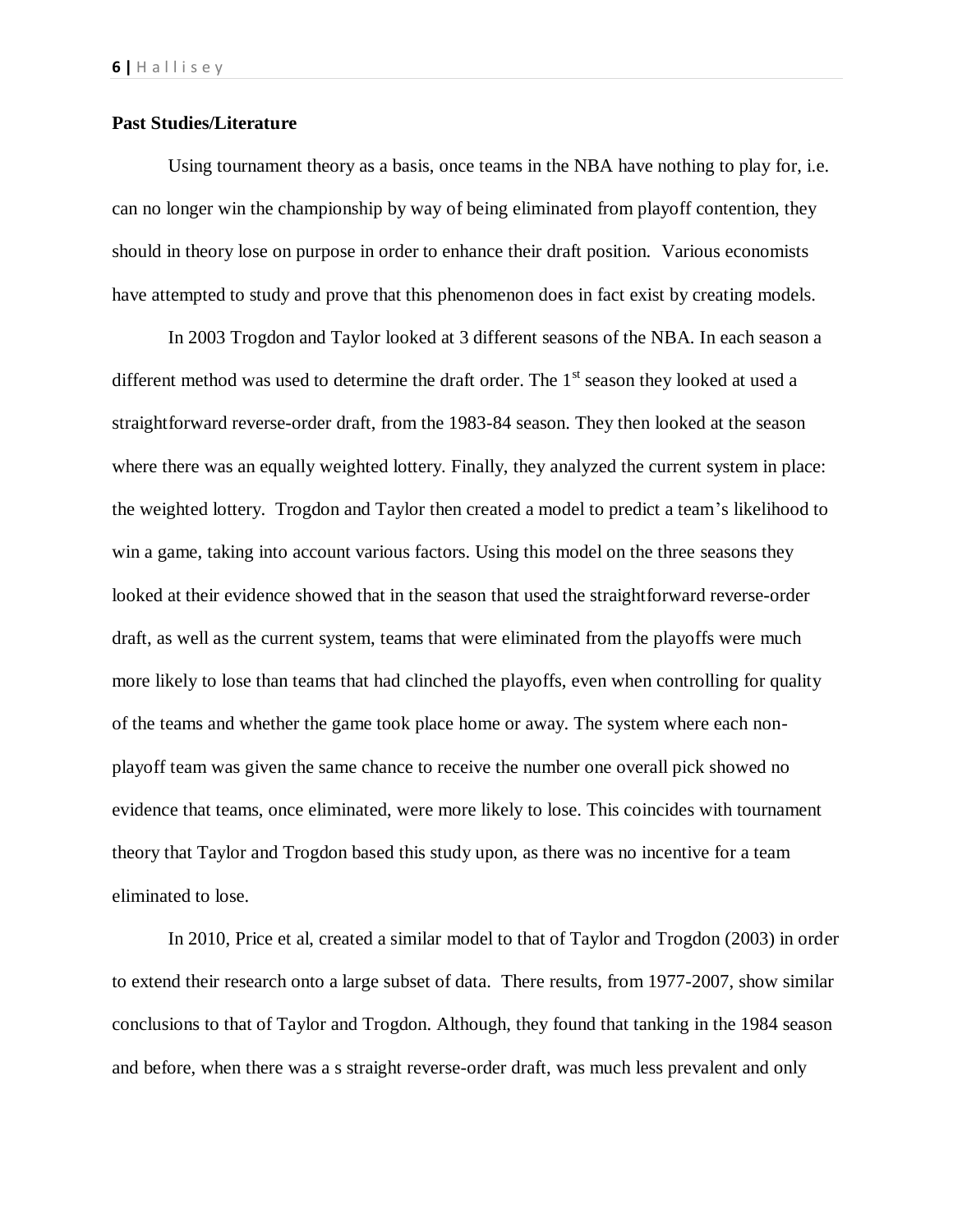occurred in certain years. They also found that tanking was most prevalent shortly after the adjusted weighted lottery system was put into place in 1992. The next 7 seasons showed the most obvious evidence that tanking took place.

Soebbing and Humphreys (2011) also attempted to analyze evidence as to whether or not there was a possibility teams tanked. However, instead of creating likelihood models similar to what the two previous works discussed, they looked at betting odds for the NBA and if they showed any shift towards the end of the season that would indicate that teams tanked when they had an incentive to do so. Their evidence found that that betting markets show evidence that they believe teams do tank by a change in point spreads towards the end of the season once teams are eliminated.

Borland (2009) conducted a study to analyze whether or not tanking occurred in a different sport: Australian Rules Football (AFL). The study was inspired by various literatures put forth by economists that there was evidence that teams did in fact tank in the NBA. The AFL pits teams of 18 against one another and features a similar straightforward reverse-order draft that the NBA used before the 1985 season. Under this format Taylor and Trogdon found evidence in the NBA that tanking took place, while Price et al found similar evidence, albeit not as strong as it only took place during certain seasons. Borland creates a similar model to analyze the likelihood that teams tank in the AFL. Borland's results showed that there is no evidence that tanking takes place in the AFL. Borland speculates that tanking does not take place because the cost of tanking is much greater than the benefit in this particular sport. With 18 players on the field, one highly talented player is much less likely to have a great enough impact to offset the cost of losing on purpose that can affect things such as revenue. This result coincides with the discussion put forth previously in this paper that tanking is more prevalent in the NBA than in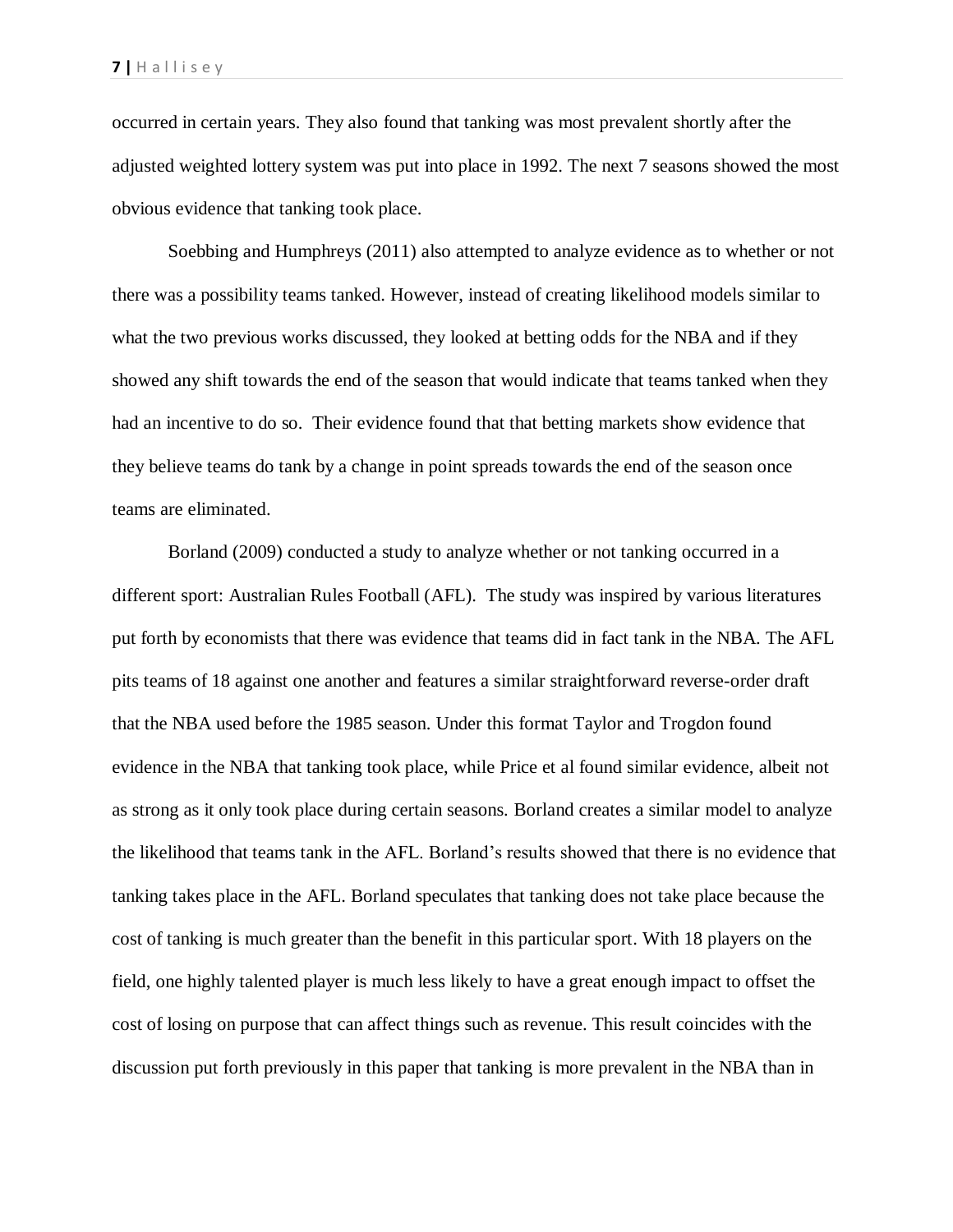other sports where there may be an incentive to tank partly due to the small number of players (5) on the court at a given time and the impact that one individual player can have.

## **Data**

If we take it as given that the models created above by various economists support the likelihood that tanking does exist in the NBA in the form of teams losing intentionally once they are eliminated from the playoffs, then a simplified model using win percentage before and after a team's elimination should show similar results. This data can then be used to select teams that appeared to have tanked and not tanked and analyze the team's outcomes after said tanking occurred. Table 1 below shows the collective win percentage of every team aggregated together before and after they were eliminated from the playoffs from the 1994-1995 season to the 2004- 2005 season. This data was collected by first identifying each team that did not make the playoffs each season, finding the date they were mathematically eliminated from the playoffs, and then comparing the teams win percentage before they were eliminated to after elimination. The total games played for every team before elimination for that season was then divided by the total number of wins before elimination to find the total win percentage before elimination. The same thing was then done for each team and aggregated together after elimination. Table 2, below, shows an example of the data for one season in particular that was analyzed.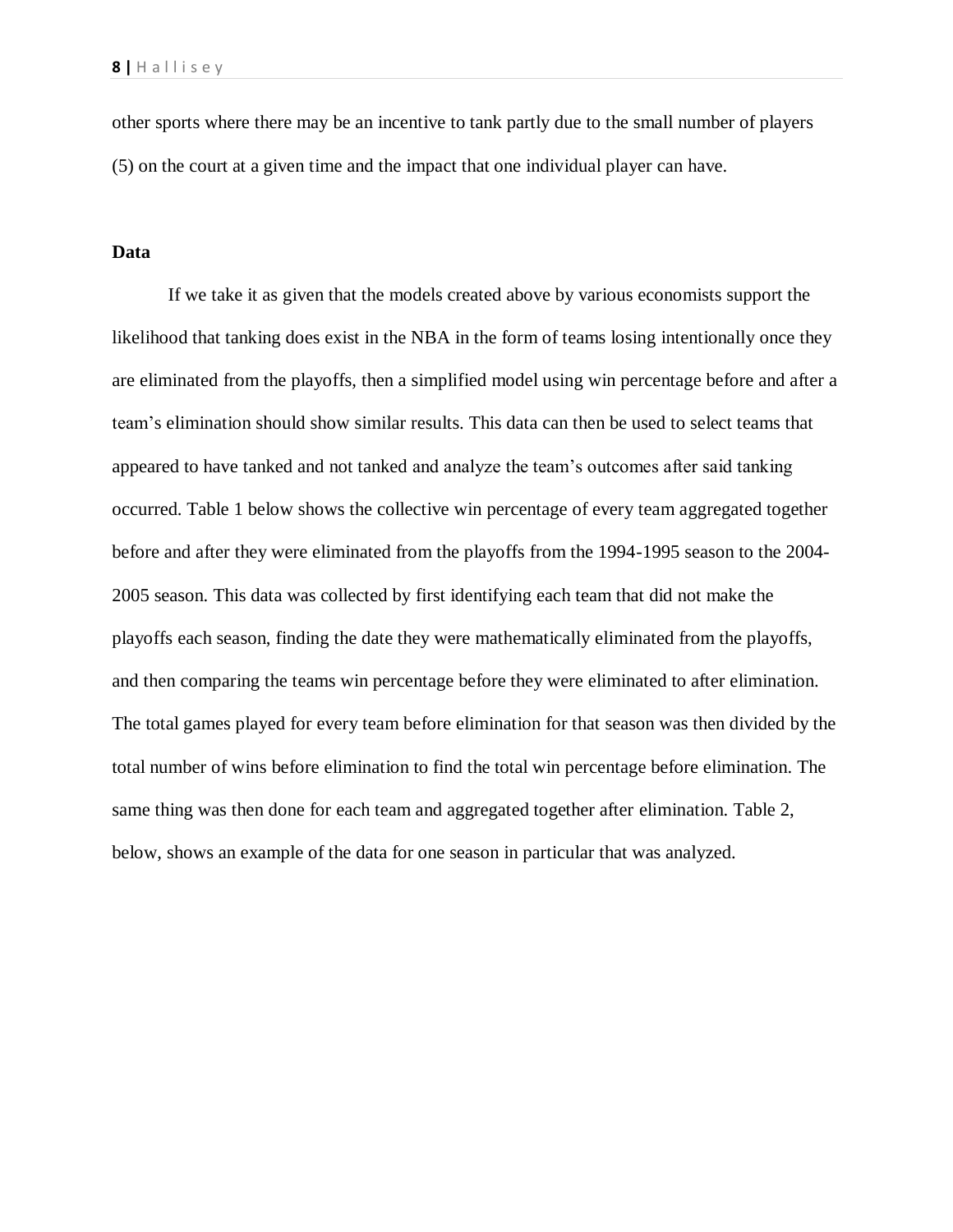| Table 1      |               |       |                   |  |  |  |
|--------------|---------------|-------|-------------------|--|--|--|
| Season       | <b>Before</b> | After | <b>Difference</b> |  |  |  |
| 94-95        | 0.373         | 0.259 | $-0.114$          |  |  |  |
| 95-96        | 0.361         | 0.270 | -0.091            |  |  |  |
| 96-97        | 0.322         | 0.276 | -0.046            |  |  |  |
| 97-98        | 0.325         | 0.263 | -0.062            |  |  |  |
| 98-99        | 0.341         | 0.267 | $-0.074$          |  |  |  |
| 99-00        | 0.341         | 0.348 | $+0.070$          |  |  |  |
| 00-01        | 0.365         | 0.324 | $-0.041$          |  |  |  |
| 01-02        | 0.372         | 0.341 | $-0.031$          |  |  |  |
| 02-03        | 0.382         | 0.298 | -0.084            |  |  |  |
| 03-04        | 0.392         | 0.326 | -0.066            |  |  |  |
| <b>Total</b> | 0.359         | 0.297 | $-0.062$          |  |  |  |
| Average      |               |       | -0.054            |  |  |  |

As you can see in Table 1, showing every season from 1994 to 2004 , teams once eliminated from the playoffs, collectively lost more games on average, or got worse than they were prior to elimination overall and in every season except for one. Approximately 60% of teams, once eliminated from the playoffs, saw their win percentage fall. Although this is a much more simplistic variation it does serves to support the conclusions put forth by both Taylor and Trogdon, and Price et al. It also show similar results to Price et al's findings that teams tanked more so after the lotteyr weight was adjusted going into the 1993 season. This data shows that the biggest drop in win percentage did occur in the seasons following the 1993 season. However, their data supported the idea that taking was most prevalent all the way until 2000. It is important to note that their data also used various control and dummy variables to make their predictions more accurate so the win percentage shown above does not necessarily disprove their findings.

Due to the overall findings in this data supporting previous studies showing tanking, it can then be used to select specific teams that exhibited tanking patterns. Table 2 shows the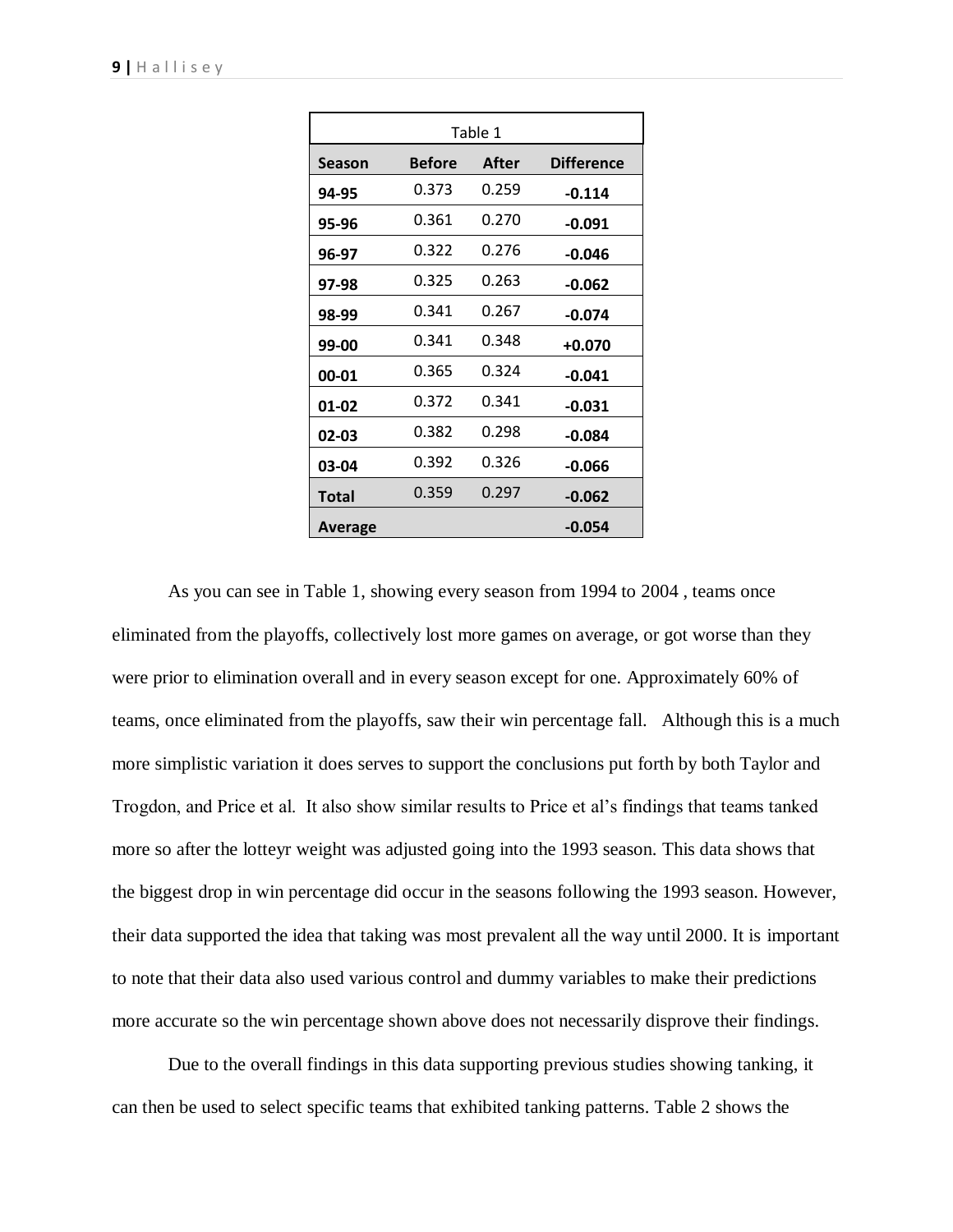example of data for one season. The data for a single team can then be taken over this 10 year period to observe whether or not the team saw a consistent drop in win percentage after elimination, which would suggest a strong likelihood that a team tanked. Based on this concept, four teams were selected that exhibited this pattern. Teams were selected by looking at their win percentage season by season before and after elimination, and then pinpointing consecutive seasons where they were eliminated with around 10 games or more left to play and their win percentage dropped after elimination. Some teams below were also selected that saw their win percentage drop after elimination but were eliminated with less than 10 games to play. However, this drop off, although over a briefer segment, allowed them to fall below other teams in the standings; giving them greater odds at a higher draft pick. After this, their following seasons were observed in order to analyze if tanking has any consistent effect, positive or otherwise, on teams that took part in it. Two teams that appeared to not practice tanking are also selected and looked at to help show both sides. These two teams consistently missed the playoffs over the given period, however, after elimination, even when they had 10-20 games left to play, rarely, if at all, saw their win percentage fall. Only two teams were selected for this portion as very few teams exhibited a consistent trend of a non-falling win percentage after elimination from the playoffs.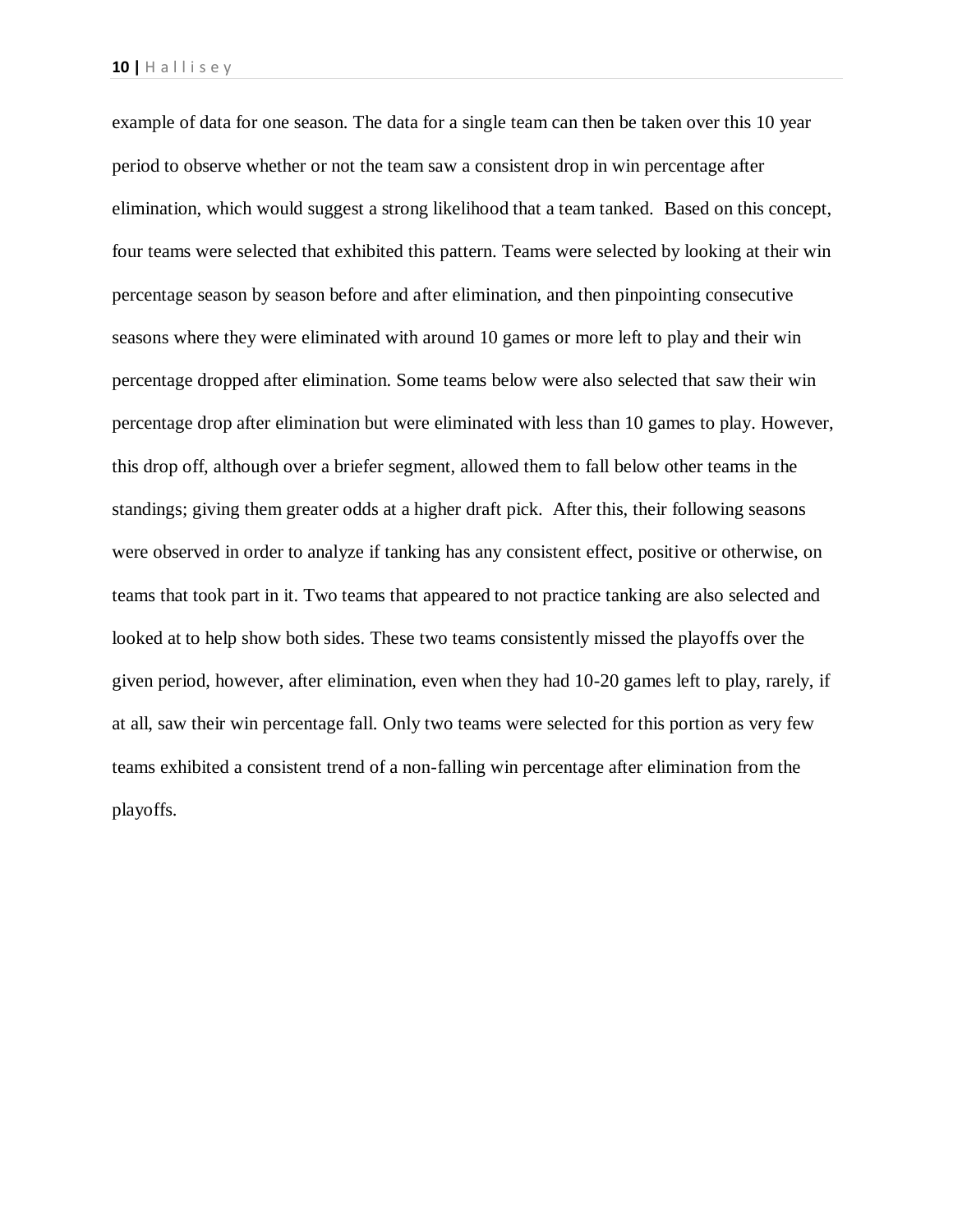| 2002-2003    |                |           |            |               |       |  |  |
|--------------|----------------|-----------|------------|---------------|-------|--|--|
| <b>Team</b>  | <b>Win PCT</b> | Date elim | games left | <b>Before</b> | After |  |  |
| <b>DEN</b>   | 0.207          | 5-Mar     | 20         | 0.194         | 0.250 |  |  |
| <b>CLE</b>   | 0.207          | 7-Mar     | 20         | 0.177         | 0.300 |  |  |
| <b>TOR</b>   | 0.293          | 30-Mar    | 10         | 0.319         | 0.100 |  |  |
| <b>MIA</b>   | 0.305          | 23-Mar    | 12         | 0.314         | 0.250 |  |  |
| <b>LAC</b>   | 0.329          | 21-Mar    | 14         | 0.324         | 0.357 |  |  |
| <b>MEM</b>   | 0.341          | 26-Mar    | 11         | 0.366         | 0.182 |  |  |
| <b>CHI</b>   | 0.366          | 29-Mar    | 8          | 0.351         | 0.500 |  |  |
| <b>ATL</b>   | 0.427          | 8-Apr     | 5          | 0.403         | 0.800 |  |  |
| <b>WAS</b>   | 0.451          | 12-Apr    | 2          | 0.463         | 0.000 |  |  |
| <b>NYK</b>   | 0.451          | 11-Apr    | 3          | 0.456         | 0.333 |  |  |
| <b>GSW</b>   | 0.463          | 9-Apr     | 4          | 0.487         | 0.000 |  |  |
| <b>SEA</b>   | 0.488          | 11-Apr    | 3          | 0.494         | 0.333 |  |  |
| HOU          | 0.524          | 12-Apr    | 2          | 0.512         | 1.000 |  |  |
| <b>Total</b> |                |           |            | 0.382         | 0.298 |  |  |

Table 2 (example year)

# **Team by Team**-Tanking Teams

# **Los Angeles Clippers**

The Los Angeles Clippers (LAC) have a history of being below average up until very recently. In the 10-year period analyzed, the Clippers made the playoffs only one time, and never had a win percentage above .500. In 6 of the 8 seasons in which they were eliminated from playoff contention, the Clippers win percentage dropped after they were mathematically eliminated. The graph below shows the win percentage before and after elimination in each season that the clippers failed to make the playoffs. (The Clippers were eliminated from the playoffs with at least 7 or more games to play every season except for 2001-2002).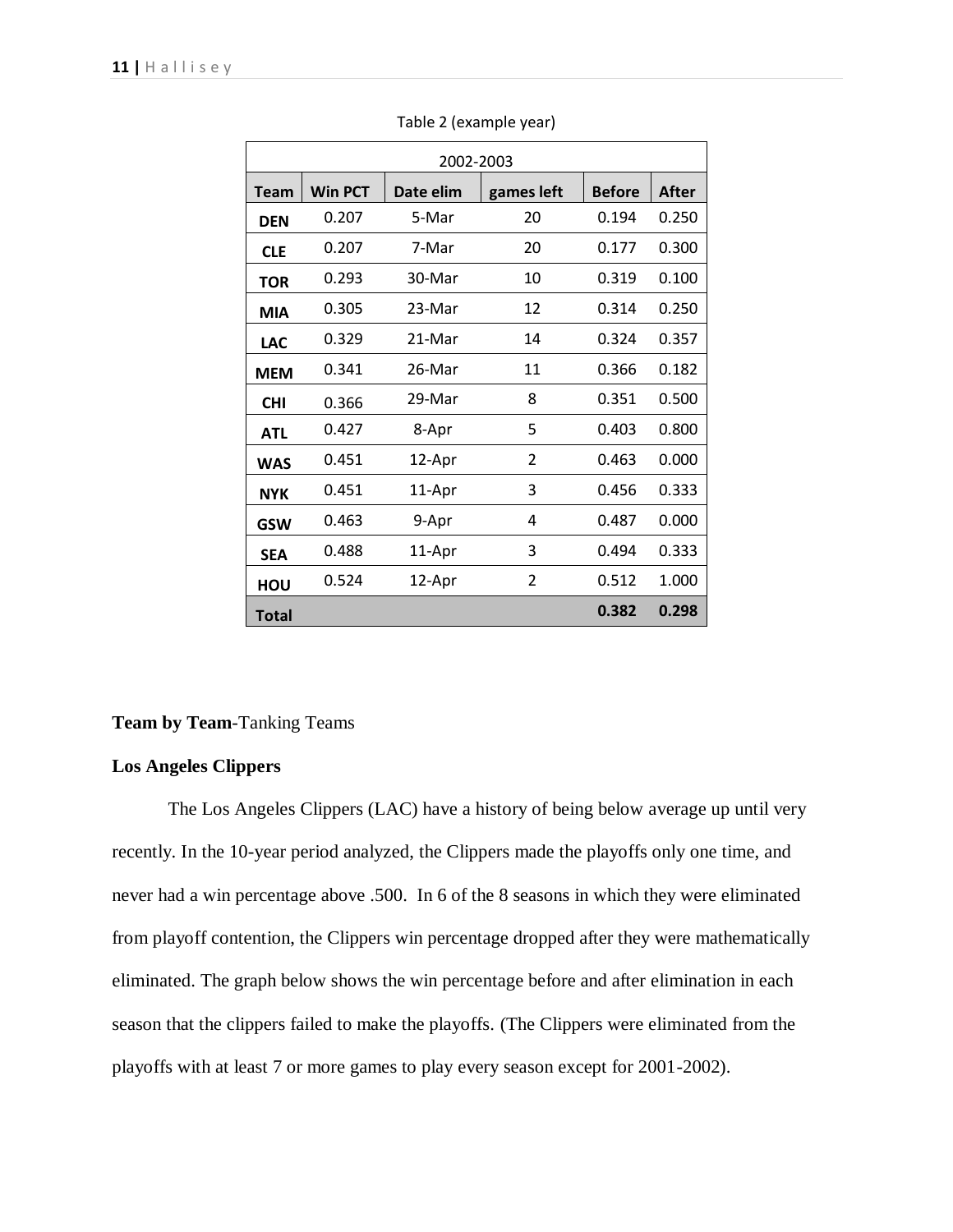

The most clear indication of the Clippers using tanking tactics appears between 1994 and 1998, a period of four seasons. As shown in the LAC graph above, for both the 94-95 and 95-96 seasons the Clippers were eliminated with 17 and 7 games left, respectively, and after elimination they saw a dip in win production. Although the Clippers were able to earn a playoff spot in the 1996-1997 Season, despite their losing record, they were eliminated from contention the next season (97-98) with 18 games to play and proceeded to win only three of their remaining games.

After the 1995 season the Clippers were lucky enough to receive the  $2<sup>nd</sup>$  overall pick, which they then traded for a player and a mid-first round draft pick. The rookie they drafted, Brent Barry, and the player they traded for, helped them improve their record the following year, although once again they showed evidence of tanking; winning only two of their last seven games, which was a decent margin below their season average. In the following season the clippers continued to improve. Although they posted a losing record they were able to make the playoffs, where they were eliminated in the first round. The following year (97-98) however, the Clippers collapsed early on after playing poorly and due to an injury to a key player, and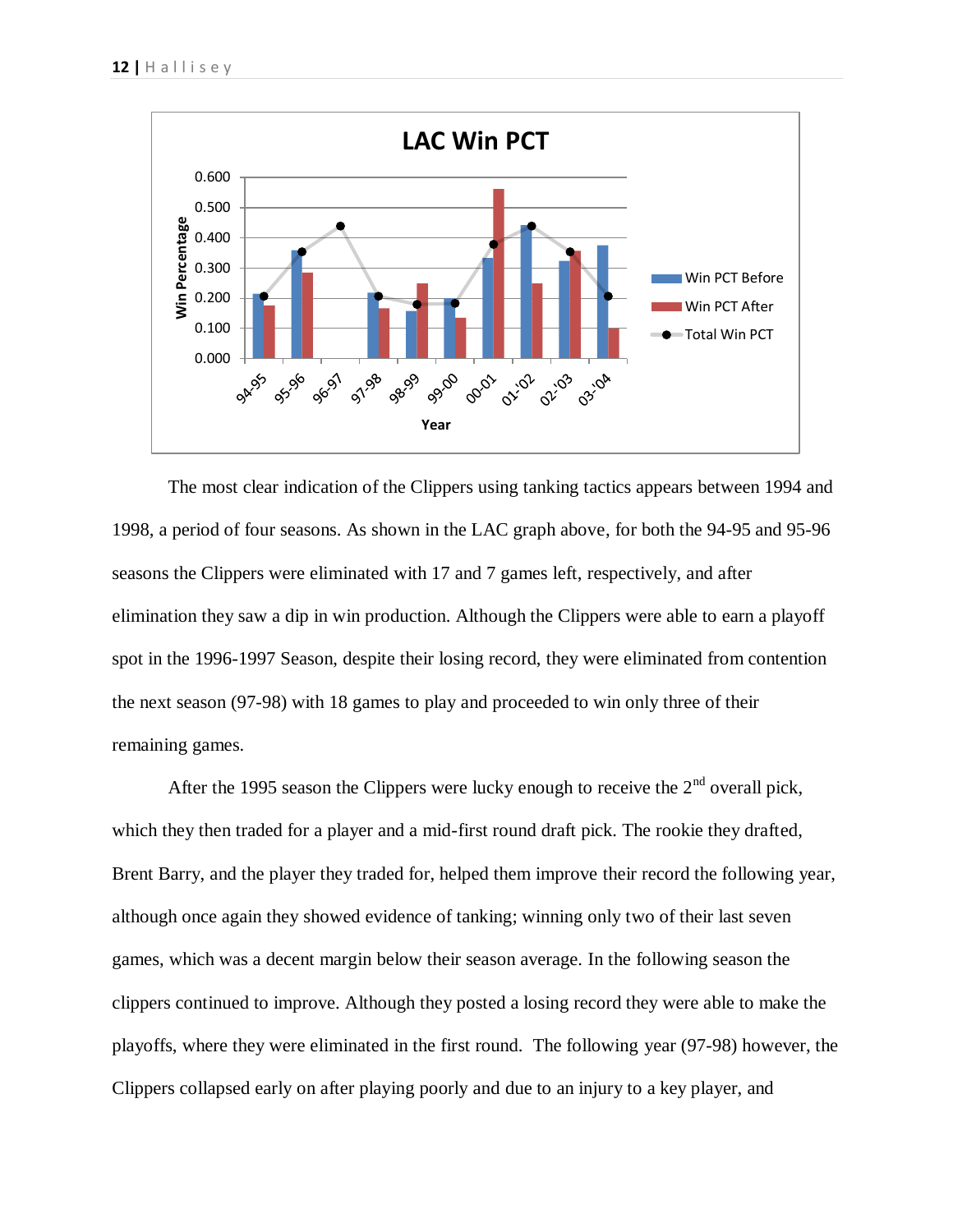proceeded to trade away many of their young players, including the promising Brent Barry. As mentioned above, they proceeded to win only 3 of their remaining 18 games. The clippers once again received a top three pick. This time; they drafted Michael Olowokandi with the first overall pick, a promising big man, who in the end turned out to be one of the biggest busts in draft history.

In the following 6 seasons, as shown in the graph above, The Clippers lingered towards the bottom of the league, although they began to show signs of improvement before once again plummeting to the bottom. Twice the Clippers were able to gain a top 3 draft pick, but both times the pick resulted in having a very limited impact on the teams overall performance. The team ultimately failed to show consistent improvement through tanking, but gave themselves the opportunity to do so by gaining two top three picks, which gave them decent chance to land a star player who could have an impact. As both Beech (2008) and Berri (2009) showed in their studies discussed earlier in this paper ,the top 3-5 picks are significantly more likely to be a star compared to the rest of their draft class peers. The Clippers do however; show a trend similar to the other tanking teams examined in this study. They have periods of very poor performance, often accompanied, by tanking, followed by a slight increase in win percentage over the following years, before dropping back down to the bottom, and then improving again slightly. From this we can speculate that tanking may have improved the prospects for the Clippers, as we saw them improve after trading their first top-3 draft pick for a player and Brent Barry, however this improvement was not enough for the Clippers to be a consistent playoff team and thus they traded away Barry and attempted to tank once again in the 97-98 season. They then once again received a top overall pick, and again improved over the following years, although not necessarily due to their draft pick, before once again dipping in performance.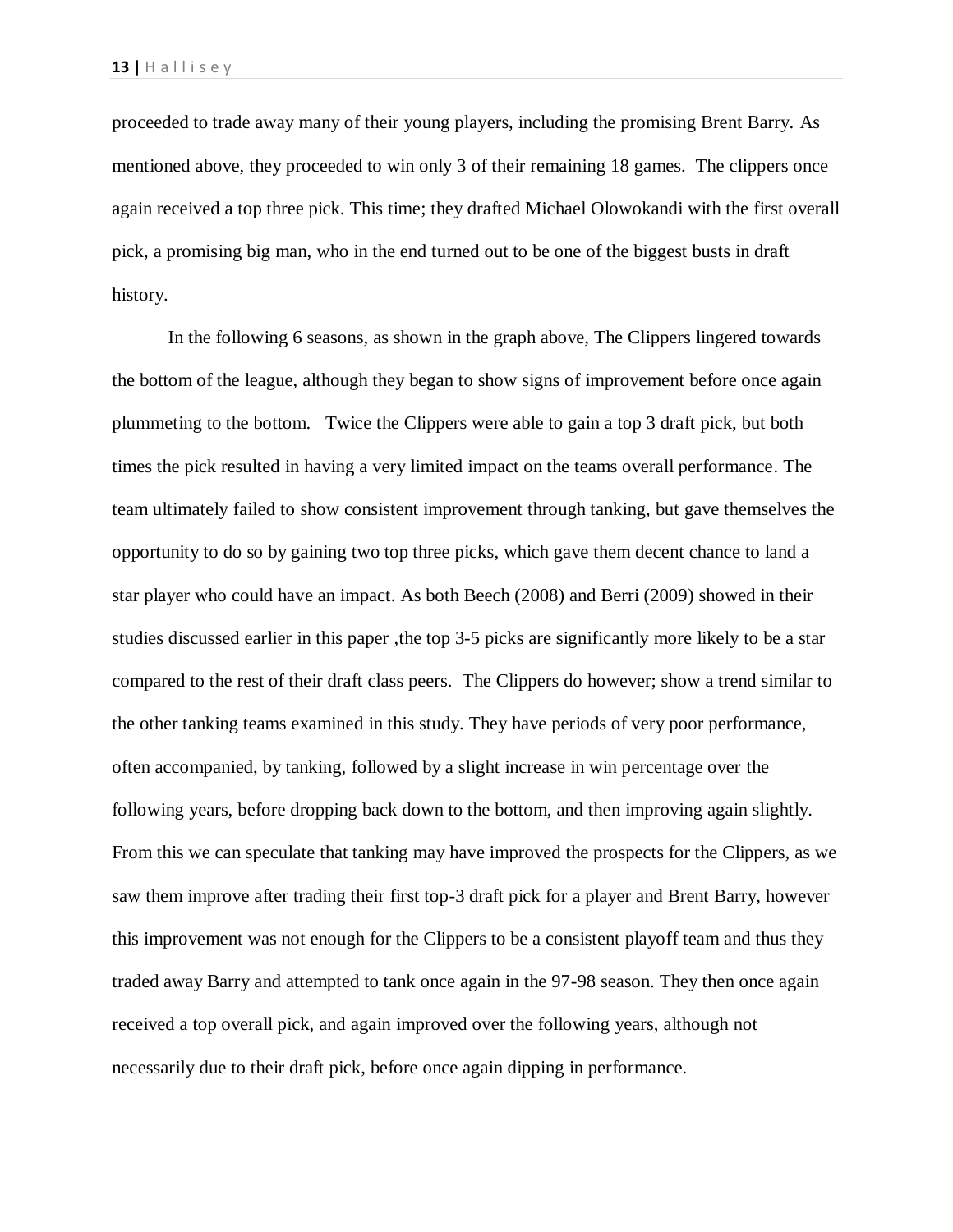# **Boston Celtics**

The Boston Celtics traditionally are one of the most competitive teams in the NBA. As of today they hold the most championships in NBA history, and account for almost 25% of all championships since the founding of the league in 1946. However in the 90s and early 2000s, the period studied in this paper (95-04), the Celtics struggled to be competitive. They failed to qualify for the playoffs for seven straight years, from the 95-96 season to the 00-01 season.



The above graph shows Boston's win percentage for the years looked at in this study. From the 96-97 season to 98-99, the Celtics Win percentage dropped significantly after elimination from playoff contention. In the 96-97 season the Celtics were eliminated with 21 games left to play and proceeded to win only 3 of their final 21 games. The only team with a worse record that season, the Vancouver Grizzlies, was eliminated at around the same time as Boston. Boston then proceeded to perform much worse than the Grizzlies in the run up to the end of the season, possibly implying that they were attempting to "catch" the Grizzlies in an effort to increase their odds to secure the number one pick. In the following two seasons (97-98 & 98-99),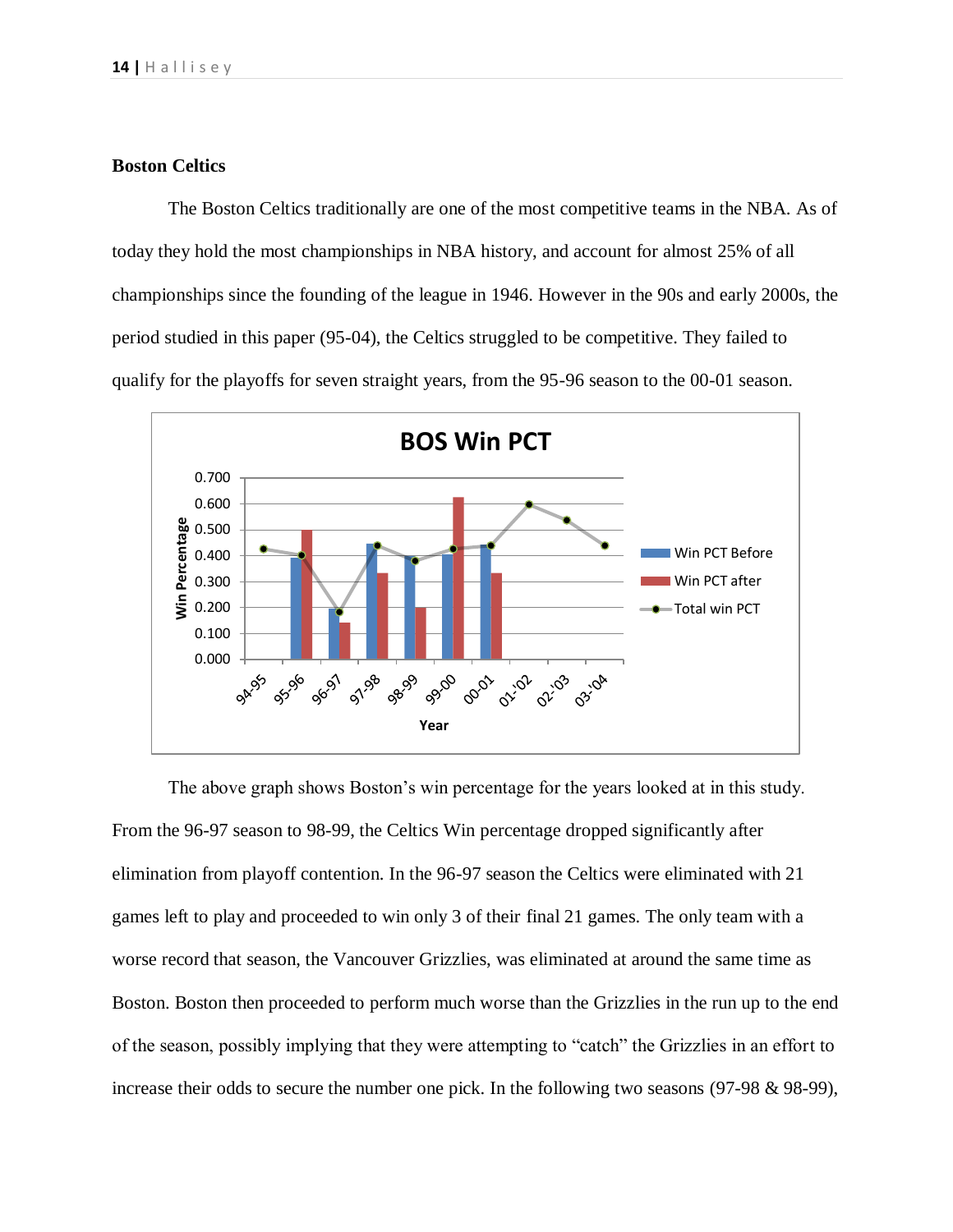the Celtics exhibited signs of a different sort of tanking, as they were eliminated with much fewer games remaining in the season; six and five respectively. However, their performance, or lack thereof, following their elimination in both these seasons allowed their record to become worse than teams close to them in the standings who had worse records than them leading up to elimination. By losing games after elimination, Boston was able to secure greater odds of landing a higher draft pick by decreasing their place in the standings.

Following the 1997 season, the Celtics, with the  $2<sup>nd</sup>$  worst overall record, received the  $3<sup>rd</sup>$ overall pick in the NBA draft. With this pick the Celtics drafted, Chauncey Billups, a player who would go onto to have an extremely successful NBA career, and would go on to lead the Detroit Pistons to an NBA championship and be named the Finals Most Valuable Player. However, the Celtics struggled to develop Billups and felt he would not be successful and traded him for a more established player only a little more than half-way through his first season with the team. They also traded for the number six overall pick in the 1997 draft where they selected Ron Mercer, only to trade him away as well, albeit two seasons later. The Celtics were able to improve slightly the following two years (97-98,98-99), after receiving a more NBA ready player for Billups, Ron Mercer being named to the all-rookie team before being traded after the second season, and drafting future rookie Paul Pierce. It was with Paul Pierce in the 1998 draft where the Celtics were finally able to strike gold, drafting the perennial all-star with the  $10<sup>th</sup>$ overall pick. The Celtics traded their 1999 draft pick for immediate talent, and in the following years, with the help of Paul Pierce they saw continued improvement, culminating in 4 straight playoff appearances from 01-'02 to 04-'05.

The Celtics tanking from 1996 to1999 helped them receive numerous high draft picks. These draft picks did not necessarily contribute directly to team wins but through trades as well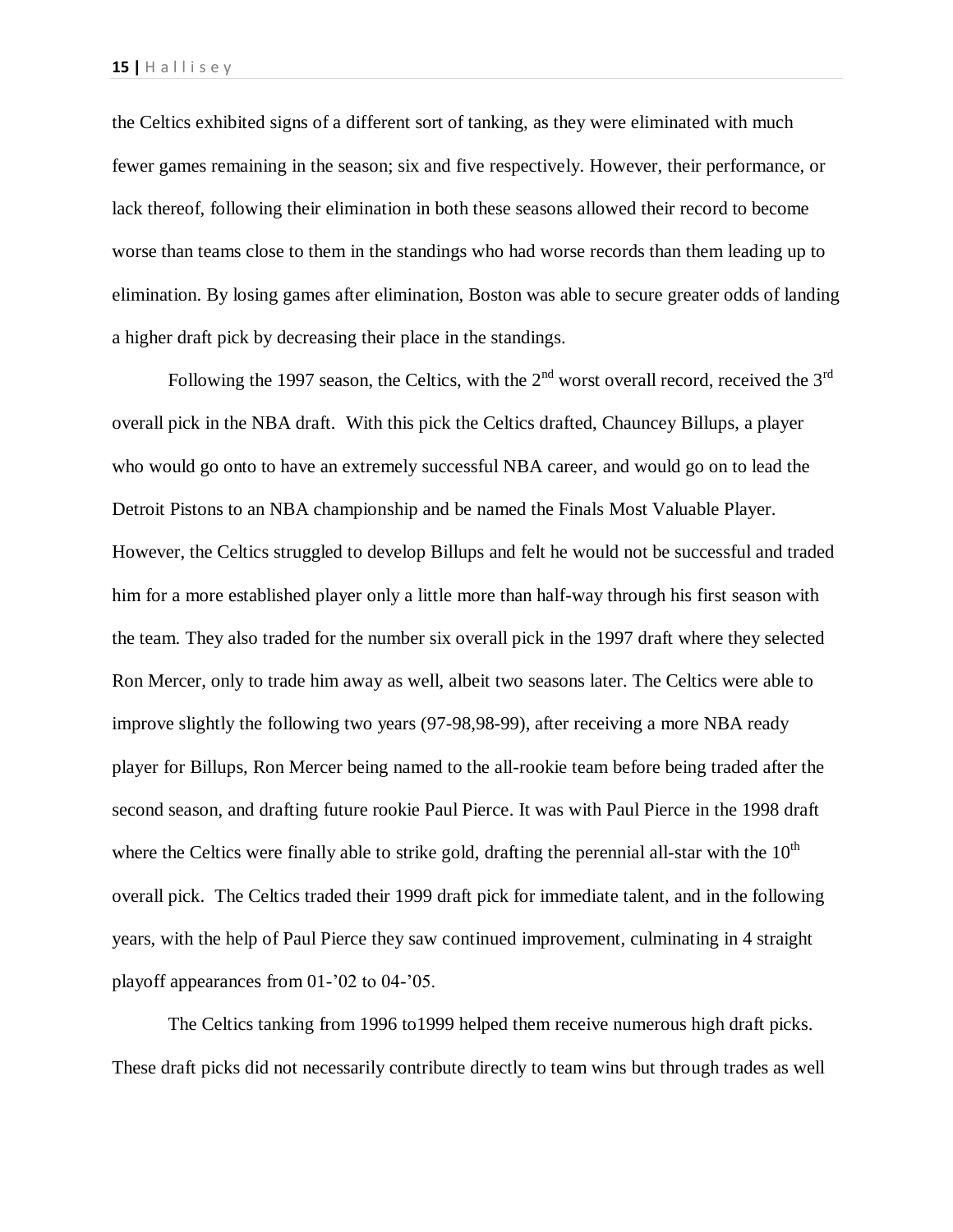as the drafting of Paul Pierce they were able to consistently improve. Without the heavy drop off in performance after elimination in the 98-99 season the Celtics may not have received a high enough draft pick to draft Pierce. The Boston Celtics serve as a good example of a team that was able to improve through tanking by gaining immediate talent in the draft through Pierce.

# **Golden State Warriors**

The Golden State Warriors had on and off success in the late 80s and early 90s. However, in the 10-year window looked at in this paper they failed to make the playoffs a single time, and would not do so again until the 2006-07 season. In 8 out of these 10 season s Golden State's win percentage decreased after being eliminated, as you can see in the graph below showing the Warrior's win percentage over the 10-year window.



As you can see above, the Warriors struggled mightily each season, and saw very little consistency in terms of record from year to year, while consistently getting worse once eliminated from contention. However, from the 1999-2000 season to the 01-'02 season Golden State demonstrated its most obvious signs of tanking. In each of these three seasons the Warriors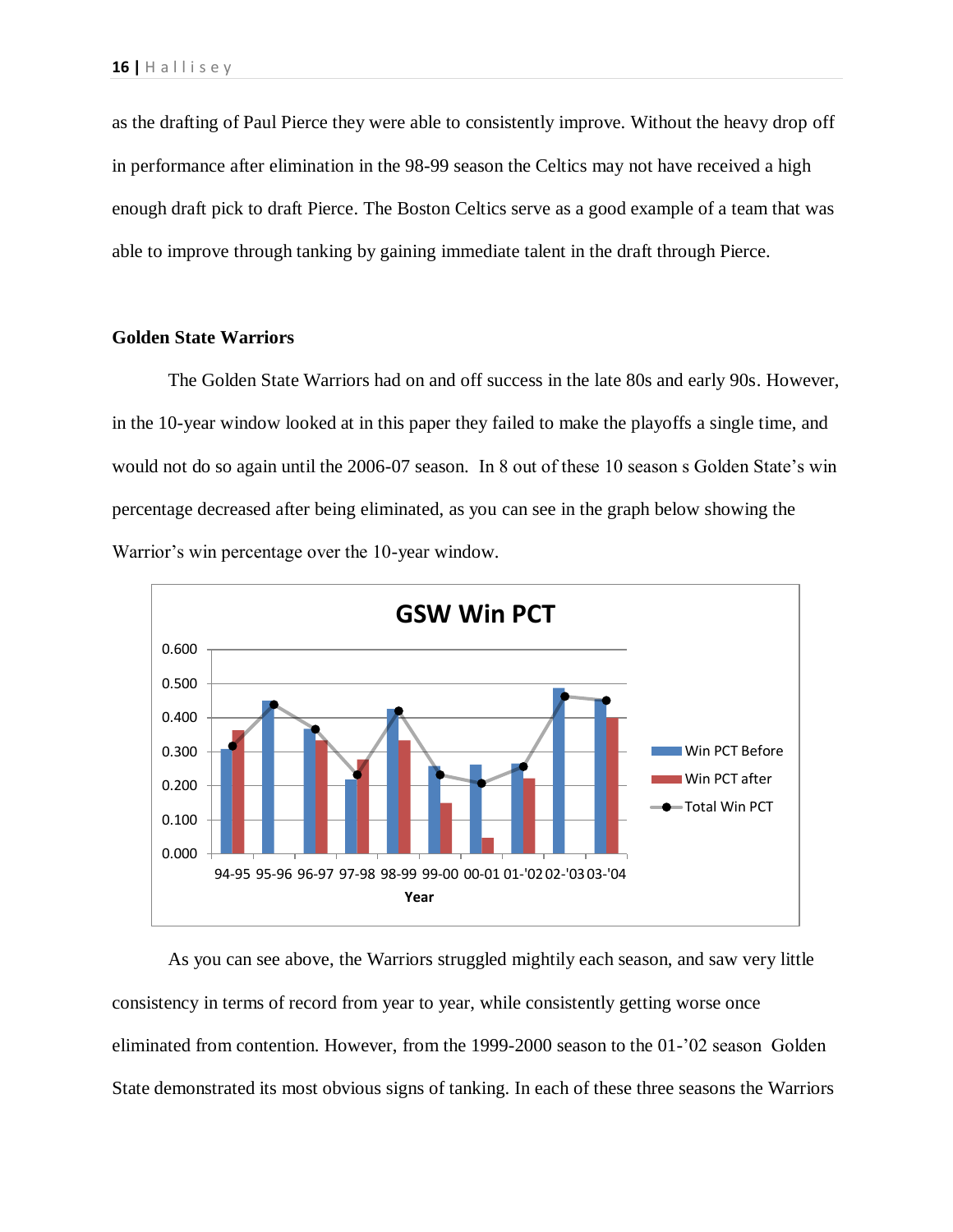were eliminated with around a month left to play and at least 18 games left or more. In each of these seasons we see a drop in their win percentage, especially in 99-00 and 00-01.

In the 1999-2000 season the Golden State Warriors struggled mightily, amid midseason injuries to various players, as well as trading away starters. They were eliminated with 20 games to play in the season and won only 3 of their final 20 games, finishing with the third worst record in the NBA. The interesting thing about this instance is that the Warriors did not have a first round draft pick in the 2000 draft. This calls into question why the Warriors record dropped so heavily after elimination from the playoffs. This statistic calls into question not only my methods in pointing out teams that lost on purpose, but also the more advanced methods used by Taylor and Trogdon, as well as Price et al, as their methods would also show that the Warriors lost more games in this period then they statistically should have. In the other two seasons where Golden State did not have a first round draft pick initially (in both they would end up trading for one after the season), they showed very little signs of tanking. In the 1995-96 season, they were in playoff contention, barely missing the playoffs and improving as the season went on, and the 1997-98 season, where they actually got better once being eliminated from the playoffs with 18 games left to play.

In the following season, 2000-01, Golden State exhibited maybe the most obvious tanking of all teams looked at over this 10 year window. They were eliminated with 21 games to play and proceeded tp win only one of their 21 games, dropping their win percentage from .262 all the way to .207, in the span of only a month. This may have been an effort to gain the worst overall record, but they fell two games short of catching the Chicago Bulls. The Golden State Warriors then received the  $5<sup>th</sup>$  overall pick, and used it to draft Jason Richardson, a guard who would have a hugely successful NBA career. The following year, Golden State improved slightly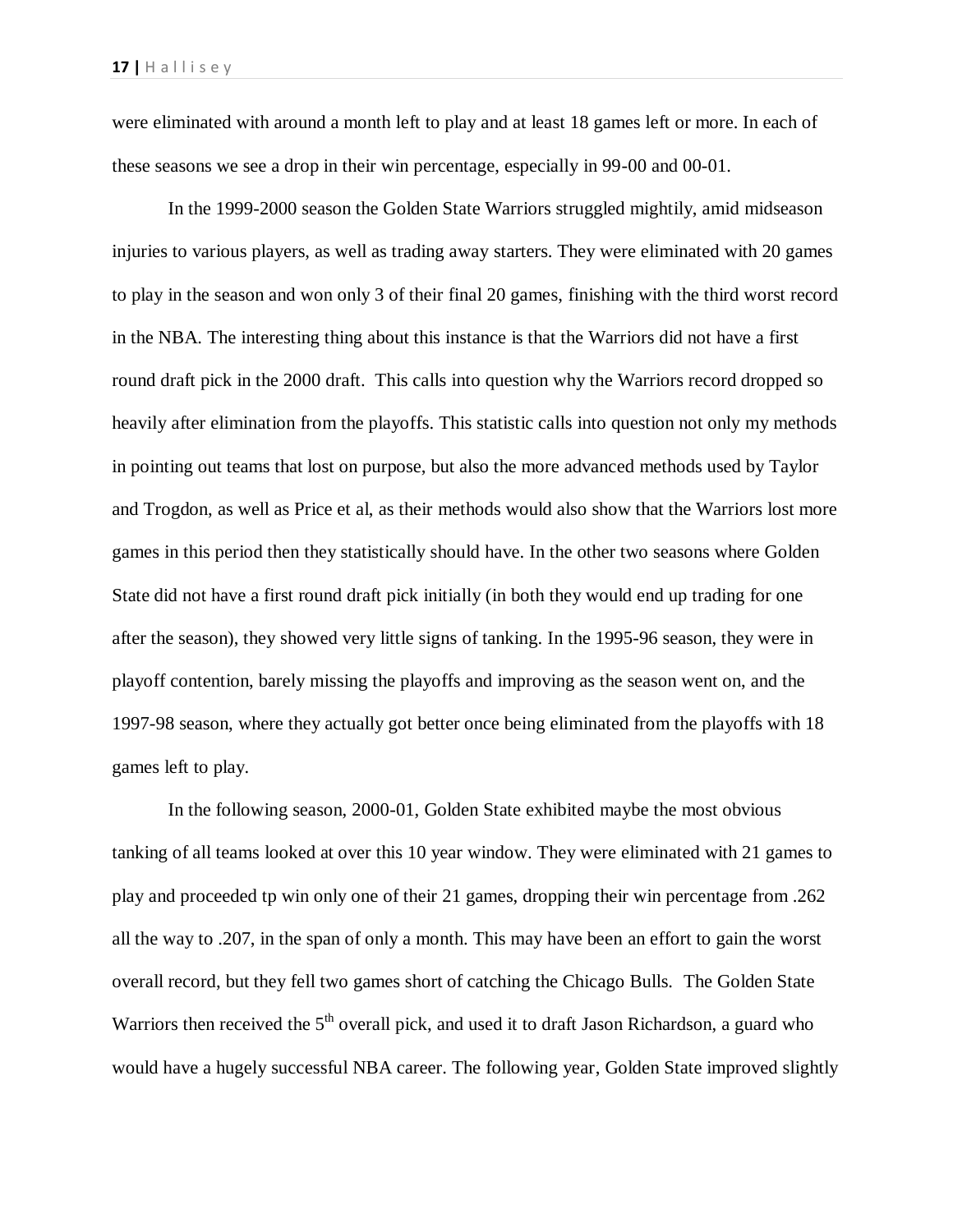but still exhibited the familiar signs of tanking as their win percentage fell after being eliminated with 18 games to play. This time, however, their losing after elimination allowed them to "catch" the Chicago Bulls and gain the worst overall record in the league. With this record the Warriors selected Mike Dunleavy, a player who, while not a star as they might have hoped, became a very solid NBA player and helped lead them, along with free agent signings, and Jason Richardson, to a playoff appearance in 2007, and a series win. The Warriors struggled in the seasons following this, however, and traded and let go much of the roster in an effort to rebuild once again.

Although the Warriors failed to be consistently competitive after tanking they show the familiar trend of repeatedly improving for a few seasons and then struggling for a few seasons. After the three year period where it was most blatant that the Warriors tanked, from 1999 to 2002, we also saw the most marked improvement in the years following, culminating in a playoff appearance.

#### **Memphis (Vancouver) Grizzlies**

The Grizzlies were an expansion teams that arrived in the league for the 1995-1996 season. Initially based in Vancouver they were relocated to Memphis for the 2001-2002 season. In the 10-year window looked at in this study the Grizzlies made the playoffs one time, in the final season, 2003-2004. The Grizzlies saw their win percentage drop after elimination in the playoffs in only four of the nine seasons in which they did not make the playoffs. However as you can see in the graph below, these seasons all happened just about consecutively from 98-99, to 02-03. The Grizzlies did not exhibit signs of tanking in their first few years in the league, possibly to attract as many new fans as they could, as a new franchise starting off its career by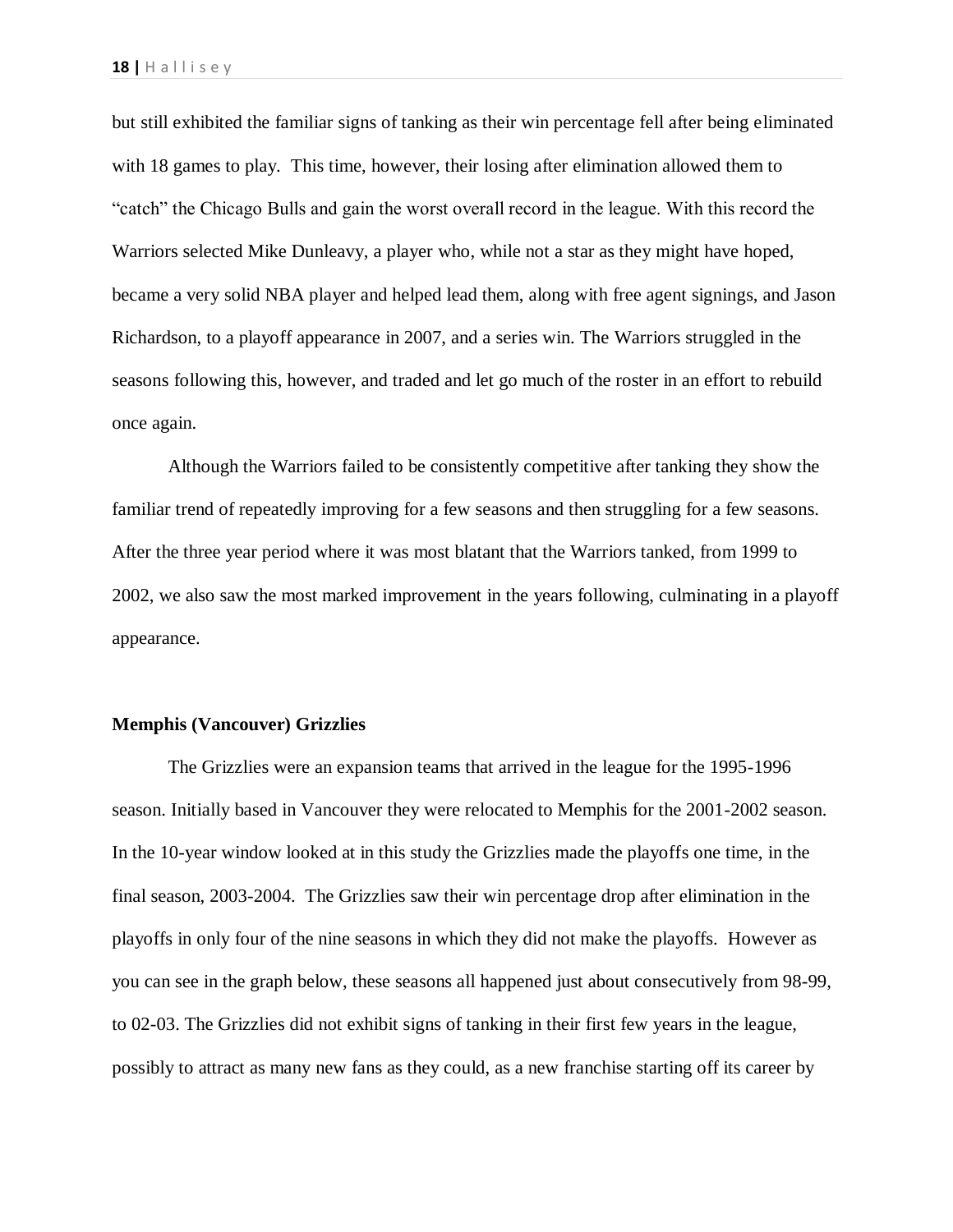losing game on purpose would certainly not help revenue and overall buzz about the team. After these first few seasons, the only other year in which the Grizzlies did not appear to tank was their first year in Memphis, adding to the evidence of a new team shying away from losing intentionally.



The graph above demonstrates the Grizzlies win percentage dropping every season from 98-99 to 02-03, with the exception of the 2001-2002, season, their first in Memphis. In the 1999 NBA draft the Grizzlies received the number two overall pick, thanks to their losing efforts. This was the second consecutive year the grizzlies received the  $2<sup>nd</sup>$  pick, drafting a solid young player in Mike Bibby the previous year. However, controversy surrounded their draft pick in 1999, because Steve Francis did not want to play for them and they made the decision to trade him for a variety of players and draft picks. In 200 0 the Grizzlies, once again exhibited signs of tanking, although improving slightly overall, and once again gaining the number two overall pick. They drafted Stromile Swift, a player who failed to live up to expectations of such a high draft pick. In their final season in Vancouver, the Grizzlies once again improved slightly over the season, and then saw their win percentage after once being eliminated from the playoffs. Their improved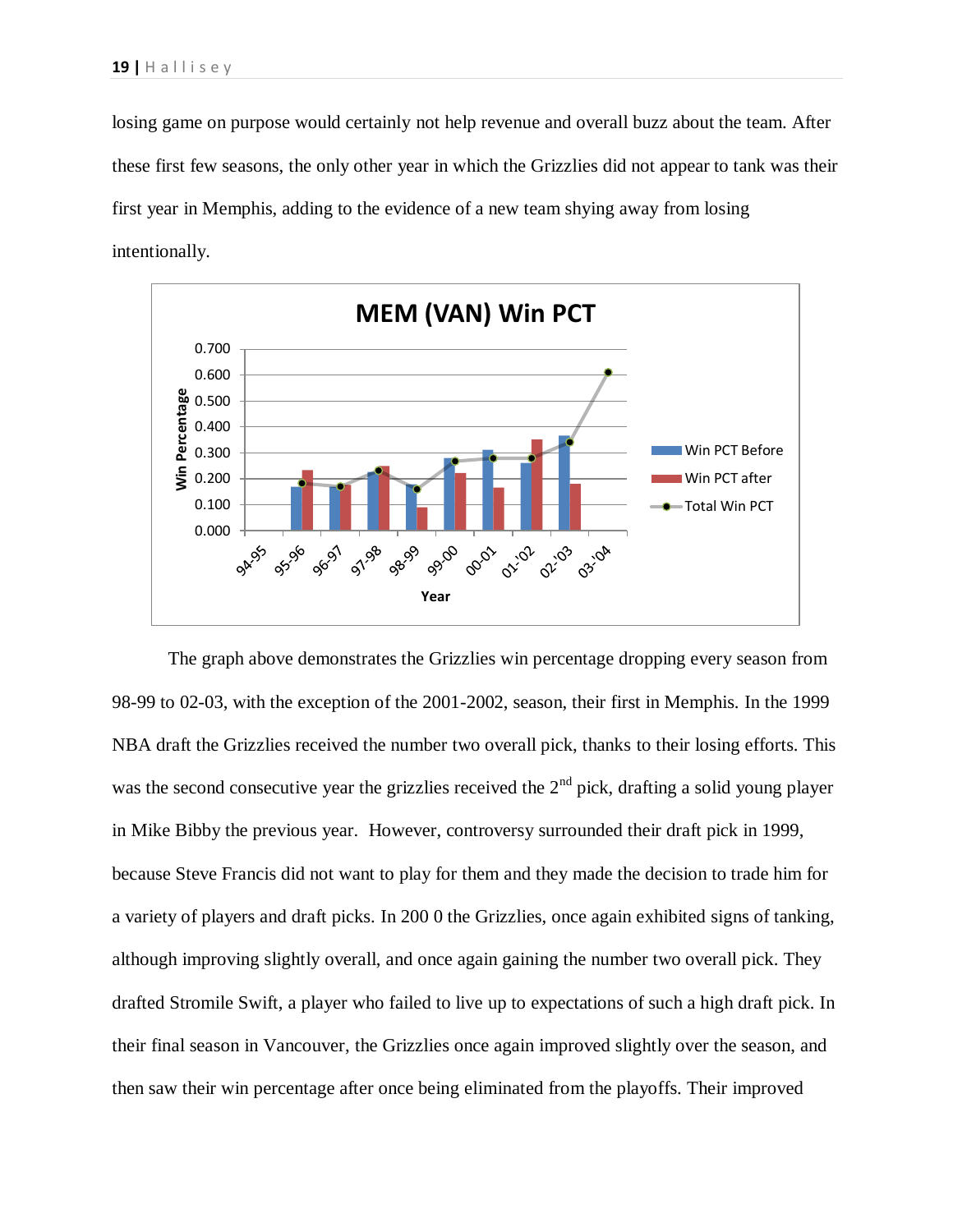record netted them only the  $6<sup>th</sup>$  overall pick in 2001, which they used to draft Shane Battier, a very successful NBA player. The Grizzlies also traded for the 3rd overall pick, using it to draft Pau Gasol, who evolved into one of the best big men of the last 15 years. Led by Battier, and Pau Gasol the Grizzlies were able to make 3 straight playoff appearances from the 2003-04 season to the 2005-2006 season, although all these appearances ended in first round exits.

The Grizzlies did not demonstrate the familiar trend up and down trend of win percentage as the previous teams had, as they consistently were very poor before eventually improving significantly. They did improve in a familiar way however, through the draft. They were able to obtain a solid player in Shane Battier, while also trading up for a top three draft pick, by trading a previous top draft pick of theirs who had developed into a successful NBA player. Led this draft pick, Paul Gasol, and Shane Battier they were able to improve markedly and become a consistent playoff team. Tanking helped the Grizzlies receive so many high draft picks which eventually they were able to translate into success.

#### **Team by Team-** Non-Tanking Teams

# **Chicago Bulls and Cleveland Cavaliers**

The Chicago Bulls and Cleveland Cavaliers were the only teams over this 10-year span that almost never saw their win percentage fall after elimination. Both teams struggled mightily over this period however. Both teams struggles mostly came after the 1998 season, the Bulls mostly did so due to the retirement of Michael Jordan in 1998. The graphs below shows each teams win percentages, similar to the graphs for the teams above. A quick observation confirms that neither team consistently got worse after elimination. With their win percentages only falling after elimination three times between them over the 13 seasons they missed the playoffs. In the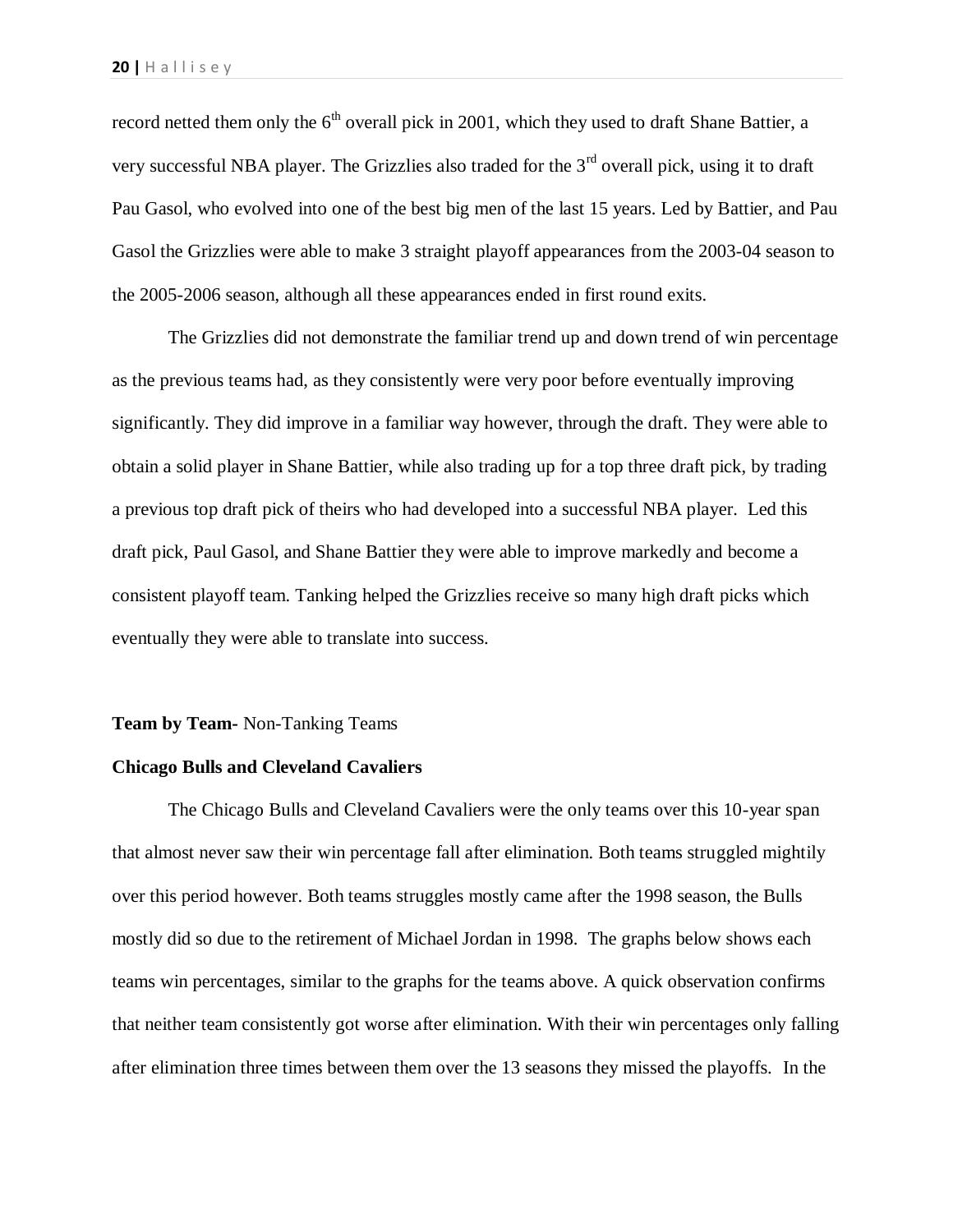season (98-99) where Cleveland did not winning any games after elimination they only had three games left to play.



Because both teams performed so poorly overall over this span they were still able to receive multiple draft picks in the top 3 to 5, especially the Chicago Bulls. However, both teams failed to turn these draft picks into consistent improvement until the tail end of this study. The Cavaliers were able to draft Lebron James with the  $1<sup>st</sup>$  overall pick in 2003, a player who would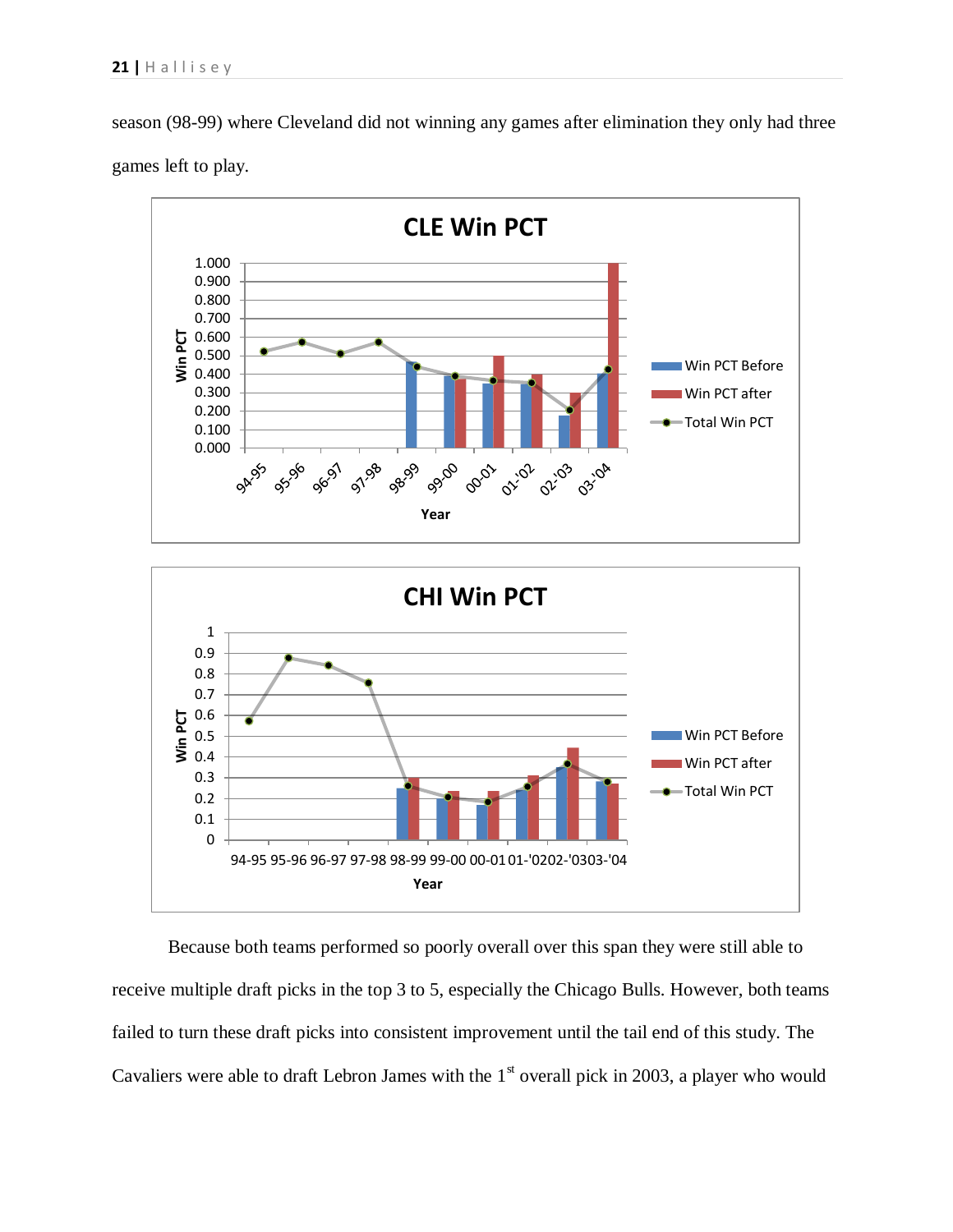turn out to be the most dominant player in basketball over the next 13 years. The Bulls drafted Ben Gordon with the  $3<sup>rd</sup>$  overall pick in 2004. Gordon was named  $6<sup>th</sup>$  man of the year in his first season and was one of the team's leading scorers for years to come. After the drafting of Gordon the Bulls proceeded to make three straight playoff appearances.

The Bulls and the Cavaliers eventual success shows that tanking of this type is not the only way to ensure high draft picks. As both teams rarely got worse after elimination yet were both able to improve through the draft eventually. However, they do reiterate the importance of gaining high draft picks, something that they may have been able to do more consistently if they had engaged in tanking. They also show the importance of overall luck, as they the Cavaliers were able to the first overall pick the year Lebron James entered the draft, a once in a lifetime player.

### **Observations and Comparisons**

In theory, gaining a high draft pick such as a top 3 or 5 pick should add substantially more wins than other picks. If you look at the bar graphs of the teams studied above who were identified as teams that possibly lost on purpose, there is a general trend of improvement in wins after these seasons, even if it did not result in playoffs, or championship contention. There are also instances of teams gaining high picks and failing to pick a player who would make any real impact, this suggests that teams not only need to draft better, such as Michael Olowokandi and Stromile Swift, but also work on player development, as we saw teams such as the Celtics trade a way a future star (Billups) early without giving him a chance to develop properly. There is also of course an element of luck involved, as the Celtics found were able to draft Paul Pierce with the  $10<sup>th</sup>$  pick, although this may have been helped by their tanking as they were able to move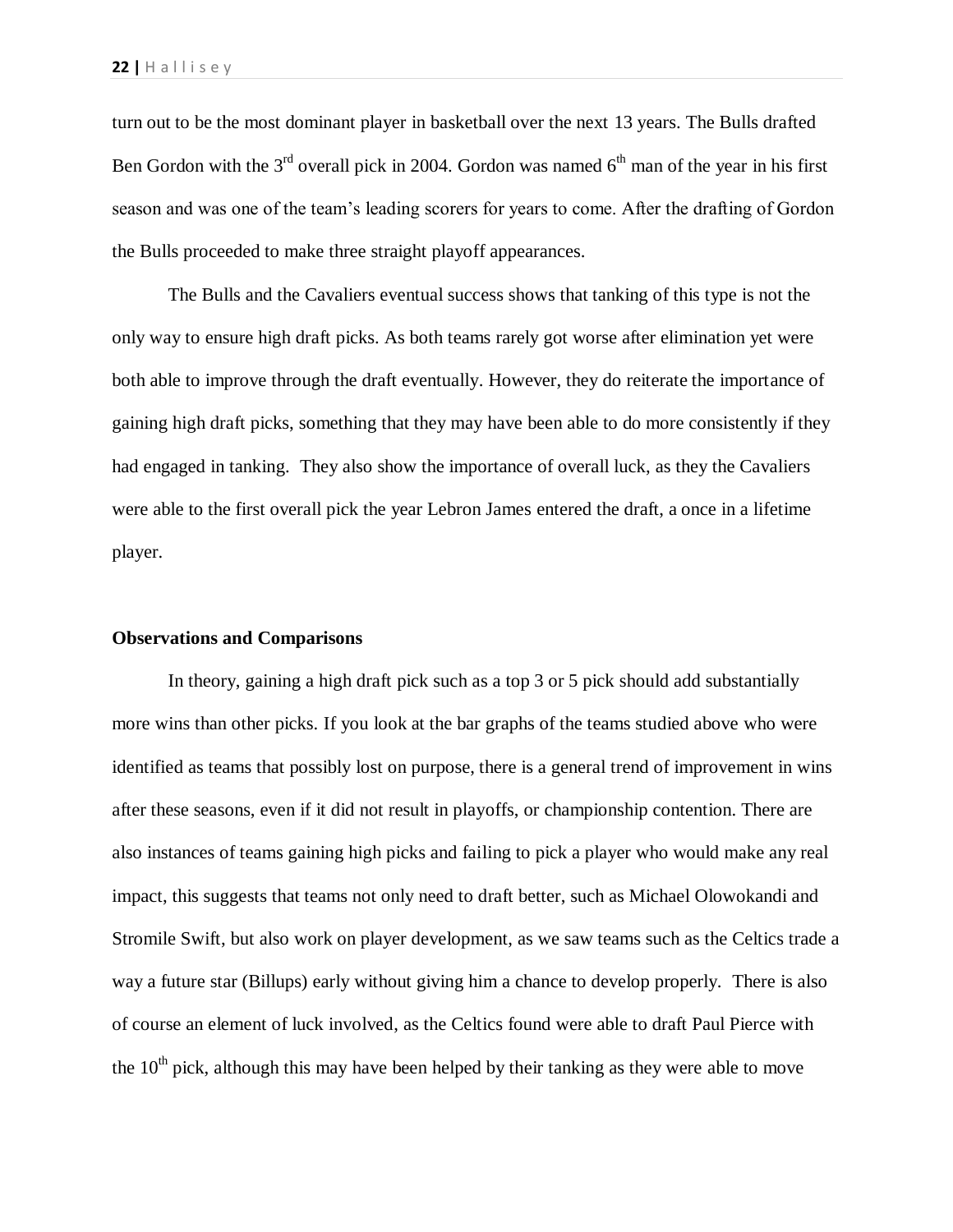above teams in the lottery with losses after elimination. The Warriors also tanked obviously in 01-02, and only received 5th pick, but it turned out to be a star in Jason Richardson, the following season they got the number 3 overall pick, and continued to improve to a playoff appearance in 2007, although there success was short lived after this. Teams also traded away picks for immediate talent in various instances, including the Steve Francis trade by the Grizzlies, as well the Clippers trading their  $2<sup>nd</sup>$  overall pick in 1995. The Clippers traded Brent Barry, after a few promising seasons. The Grizzlies traded a very good point guard in Mike Bibby after only three years. And, as mentioned above, Celtics successfully drafted a star in 1997 with top 3 pick, in the form of Billups, who would go on to be a 5-time All-Star, and lead a team to an NBA title, traded him away, tie back into player development above. They also drafted Ron mercer, who was a decent contributor at the NBA level and promptly traded him away after two seasons, for a more veteran, NBA ready player.

The Bulls and Cavaliers, on the other hand, rarely exhibited signs of tanking. Their overall poor performances season after season eventually allowed them to still land high draft picks and draft players who would improve their performances. It is extremely important to understand that there are other possible ways that a team could tank, so this data doesn't necessarily show that these two teams did not tank, but simply that they didn't tank in the manner we are looking at.

# **Conclusion**

These results don't show any concrete conclusions that tanking is a definite answer for a team to necessarily compete in the NBA playoffs or for a championship, however they do show that when teams land that one star talent in the draft they were able to improve their fortunes; and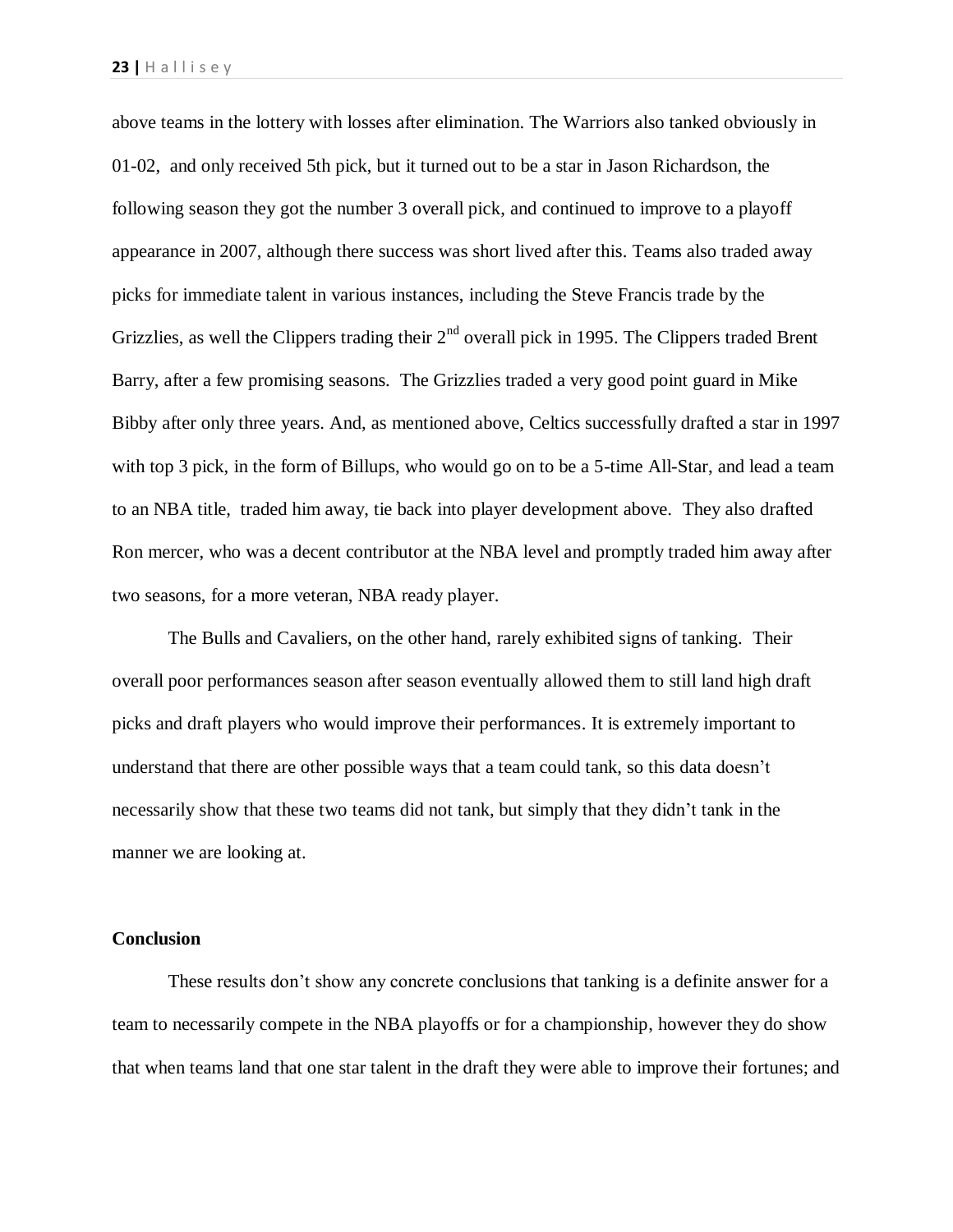they gained these draft picks at least in part through tanking. And tanking, at the very least, can only help to improve a team's luck; the higher the draft picks the more likely you are to find a star. The NBA clearly has a competitive balance issue that most likely cannot be fixed through the draft alone; as noted earlier by the limited number of teams that have won a title. However, if losing to win helps your team improve, it seems difficult to attack this approach, even if it is not the most pleasing method to the masses.

The tanking teams studied show a fairly consistent trend of improving slightly following years of poor performance (often tanking years), before once again performing poorly. The graphs for each team confirm this as you can see their overall win percentage (denoted by the line), consistently increasing then decreasing over few year periods. As stated previously, this suggests, to some extent, that tanking does help teams improve, although not enough to make them competitive for the playoffs. This supports the conclusion suggested at the outset of the paper that good teams normally stay good and bad teams often stay bad, even when the bad teams improve it is not enough to overtake the teams above them. In the instances where the teams above did improve enough to have repeat playoff appearances it was due to them landing a star in the draft. The Celtics were able to draft Paul Pierce, while the Grizzlies were able to obtain Pau Gasol, two players who were perennial all stars from 2000 to 2010. Although the Cavaliers, who are a bit of an outlier because they managed to draft Lebron James (the greatest player of this generation), and Bulls were also able to improve and eventually make the playoffs by acquiring a star in the draft, even without signs of this type of tanking, it still shows the importance of gaining a star through the draft. Even if these two teams had no intention of tanking in any form at all it still supports the idea that being bad helps you eventually be good. This reiterates the importance of gaining that one star player, something that can done through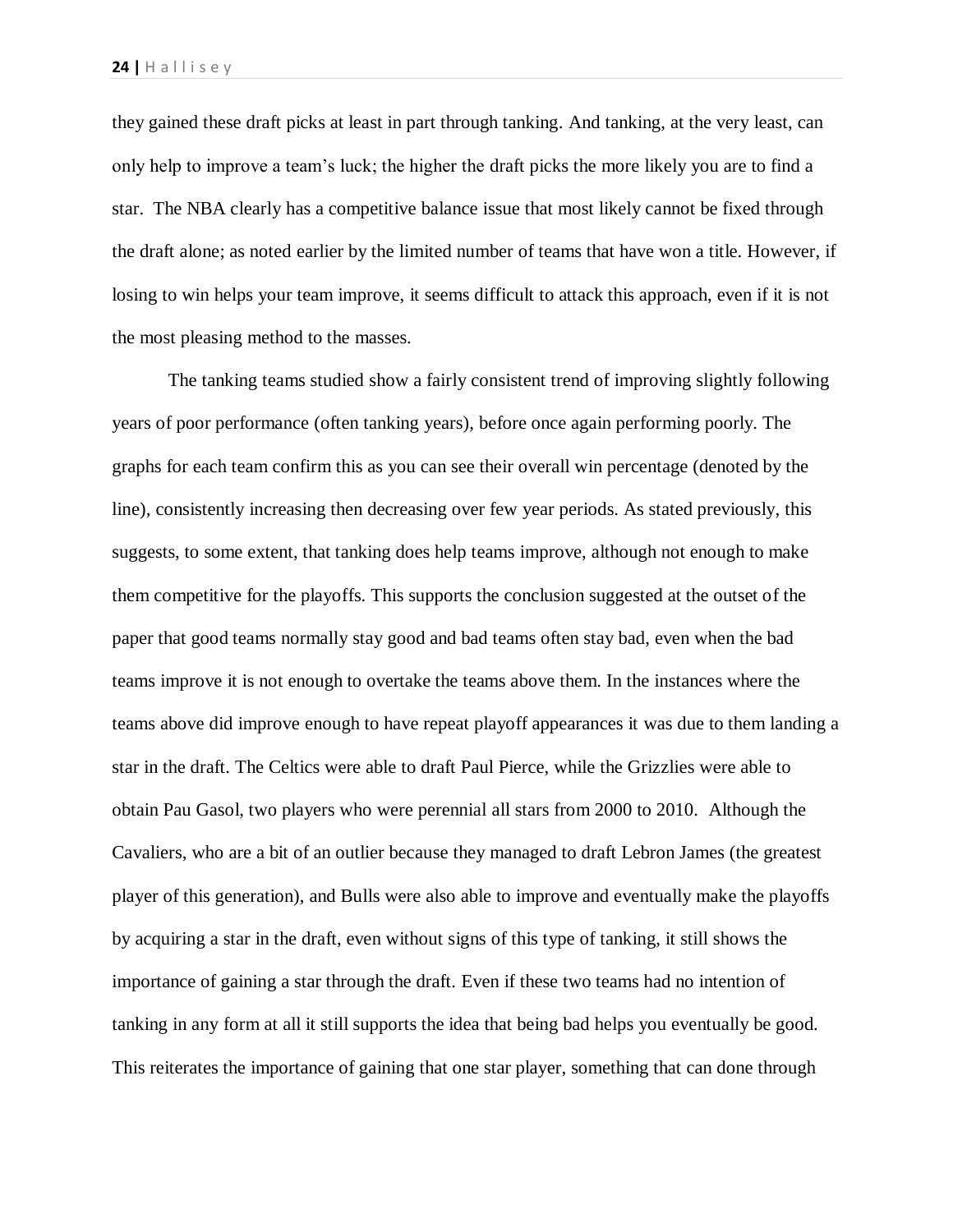gaining a top draft pick, and if tanking is able to increase a team's odds to gain a top draft pick, then it is a strategy that can help a team overall.

It is important to understand that tanking does not take place in the form of players not trying, or the coaches even in many cases. As coaches and players jobs rely on money. Tanking is a decision that is made by the front office executives. The paper above and other studies analyzing tanking discuss teams losing after they are out of playoff contention. This method of tanking most likely takes place through coaches being informed to simply not play their best players. Players who might contribute more wins are simply 'rested'. For a recent example, in 2015 with a few games left to play the Sacramento Kings made an announcements that its two leadings scorers would not participate in their final games due to 'health concerns' despite both being cleared of any injuries weeks ago.

The media and sports analysts alike have pointed to other forms of tanking that appear to take place, although these are much harder to analyze and prove. As noted earlier, both the Bulls and Cavaliers could easily have participated in other forms of tanking, such as trading away their top players and putting out a team that was consistently below par compared to the rest of the league. With this method a team sets out to perform poorly from the outset of the season so we would not necessarily see a decrease in win percentage after elimination. Teams that are in the middle of the pack and don't appear to be serious playoff contenders often trade away their best players in exchange for draft picks. This process gives the team more opportunities to gain talent in the draft while also making the team perform worse in the following regular seasons, which then leads to higher draft picks. This appears to something similar to what the Clippers did in the study on them above, as they traded away their younger players once they had them for a few years, in theory believing they were not good enough to compete, and deciding to rebuild again.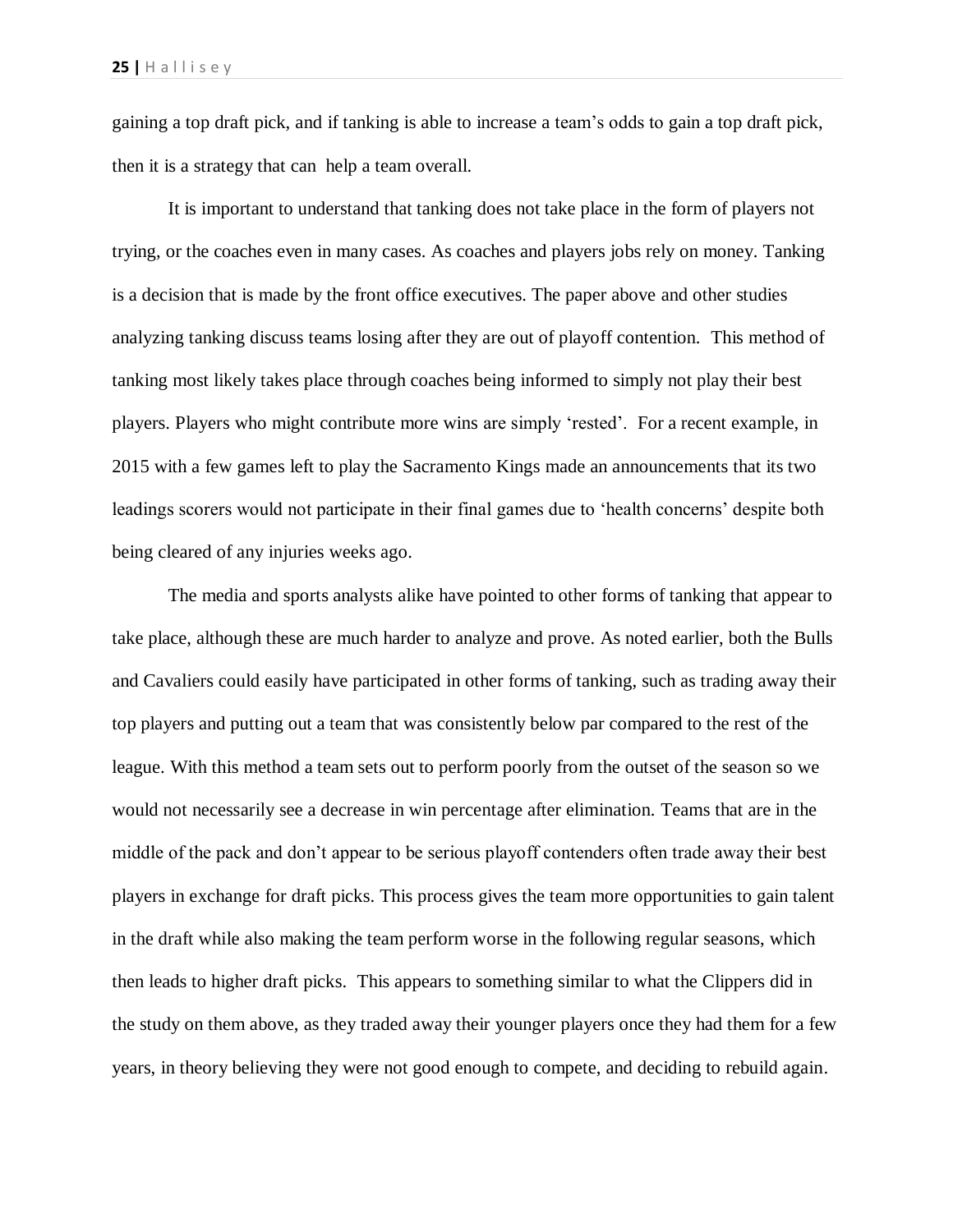In the present day NBA this a strategy the 76ers have use and that their general manager has advocated; they have consistently developed their rookies before trading them away for more draft picks in an effort to increase their odds of landing that one superstar in the draft that all teams so desperately covet.

Overall, tanking has had a variety of causes and effects on the National Basketball association. Competitive Balance is certainly an issue in this league and this has been seen as the best method by some teams in order to overcome it. Although it is certainly not the end only method that can be used, teams also most likely have to combine this with free agent talent and effective drafting with later picks. Tanking is also something the fans clearly don't want to see, no one wants to root for a team that they perceive to be intentionally losing. Taylor and Trogdon (year) suggested that the system used from 1985-1989, where each team was given an equal chance to receive the  $1<sup>st</sup>$  overall pick showed no signs of tanking, as teams had no incentive to play worse. However, this system was changed in an effort to increase competitive balance as teams that barely missed the playoffs were ending seasons with much higher picks than the teams at the bottom of the league. Teams in this study got high draft picks (whether through tanking or not) often improved, but never enough to win a championship, although Lebron and the Cavaliers did reach a final, suggesting that the draft process is not the answer to fixing the competitive balance issues in the NBA. These issues may lie elsewhere in the league, whether it be through the free agency system or it may be that the NBA will always be a league where few teams contend for the title year after year because of the luck of gaining that one superstar who can carry a team to title contention throughout an entire decade.

More in-depth research on teams benching their best players towards the end of the season when there is nothing to play for might provide insight onto whether or not tanking exists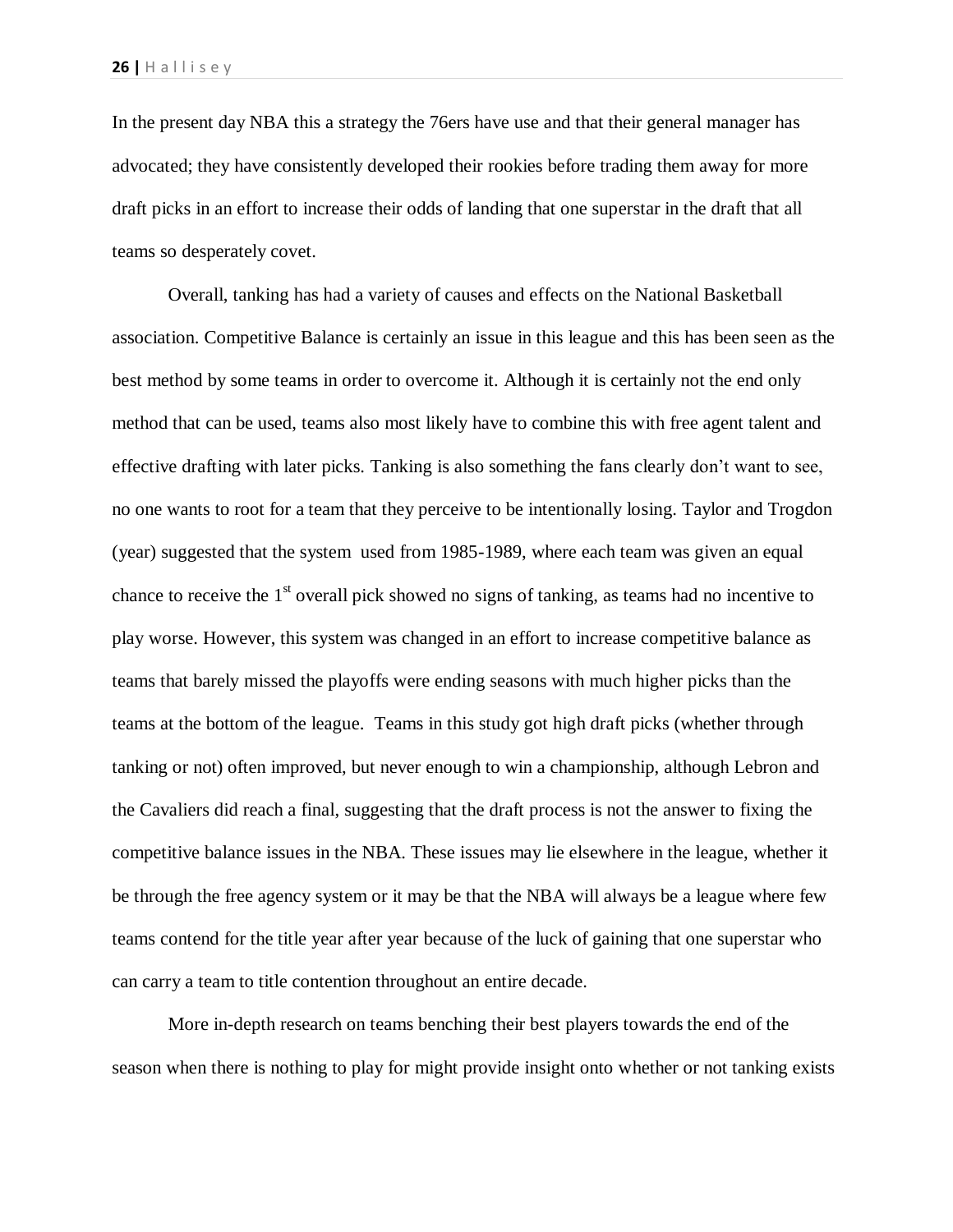on a greater scale. While, another study focus on front offices that make the decisions to tank before seasons even start would also offer another interesting point of view, although, admittedly this is much more difficult to dissect and prove.